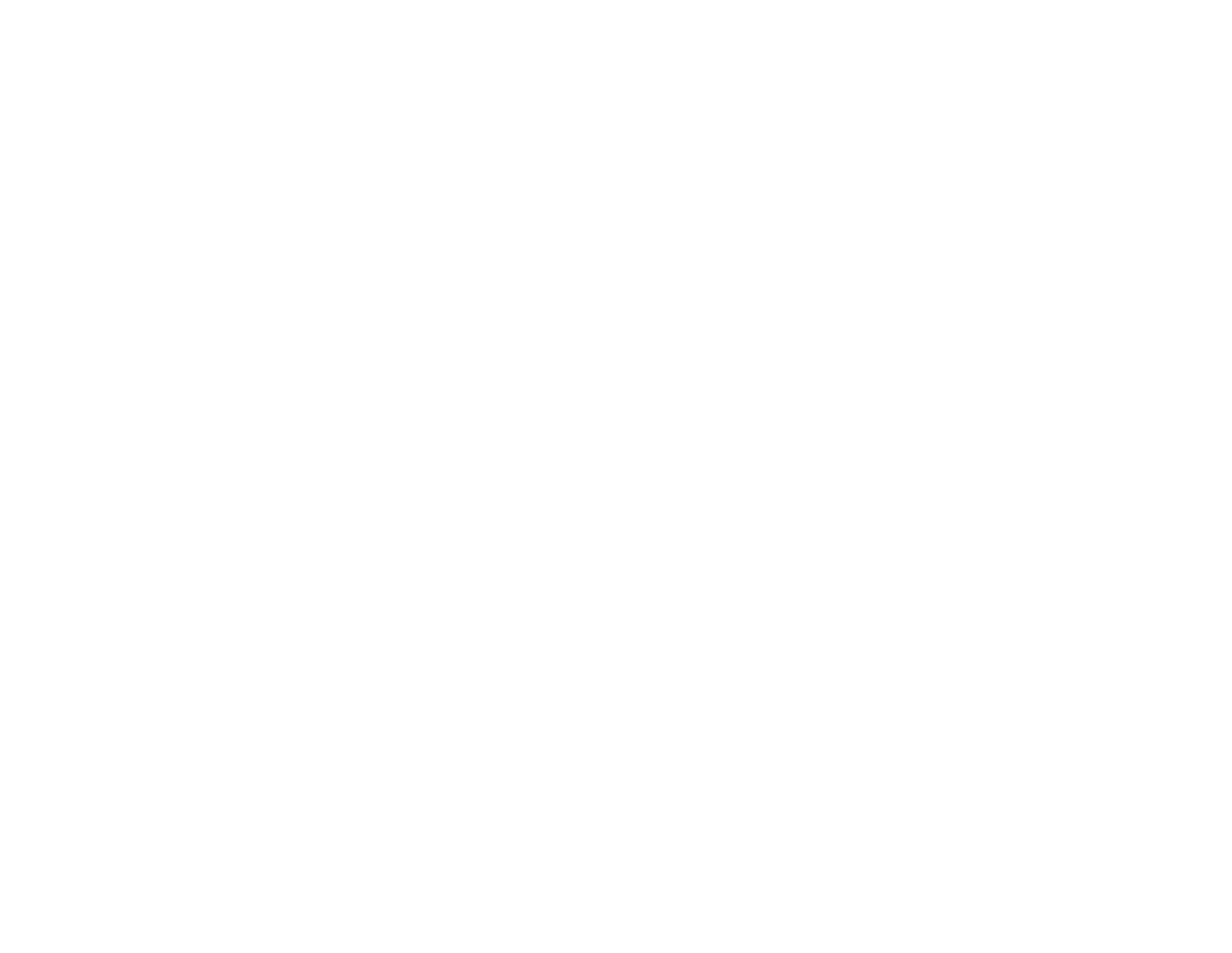## **Table of Contents**

Section I: Executive Summary **Page 5** and the section I: Executive Summary Percent of Your Students Ready for College-Level Coursework Five Year Trends—Percent of Students Who Met College Readiness Benchmarks Five Year Trends—Average ACT Scores Five Year Trends—Average ACT Scores by Level of Preparation Five Year Trends—Percent and Average Composite Score by Race/Ethnicity Percent of Students in College Readiness Standards Score Ranges Average ACT College Reportable Scores by Test Session Duration Percent of Students Who Met College Readiness Benchmark Scores by Test Session Duration Section II: Academic Achievement **Page 11** Page 11 ACT Score Distributions, Cumulative Percentages, Averages, and Quartile Values Average ACT Composite Scores for Race/Ethnicity by Level of Preparation Average ACT Scores by Race/Ethnicity Percent of Students in College Readiness Standards Score Ranges Average ACT Scores by Gender Percent of Students Who Met College Readiness Benchmark Scores by Gender College Readiness Benchmark Percent and Average ACT Scores by Overall High School Curriculum College Readiness Benchmark Percent and Average ACT Scores by Content-Specific Curriculum Section III: College Readiness & Impact of Course Rigor Page 17 Percent of Students Who Met ACT College Readiness Benchmark Scores by Race/Ethnicity Average ACT Scores and Average ACT Score Changes by Common Course Patterns College Readiness Percents by Common Course Patterns Section IV: Career and Educational Aspirations **Page 25** Page 25 Distribution of Planned Educational Majors for All Students by College Plans Average ACT Composite Scores for Racial/Ethnic Groups by Post-Secondary Educational Aspirations Students' Score Report Preferences at Time of Testing Section V: Optional Writing Test Results **Page 29** Page 29 Average ACT English and Writing Scores by Race/Ethnicity and Gender for students who took ACT Writing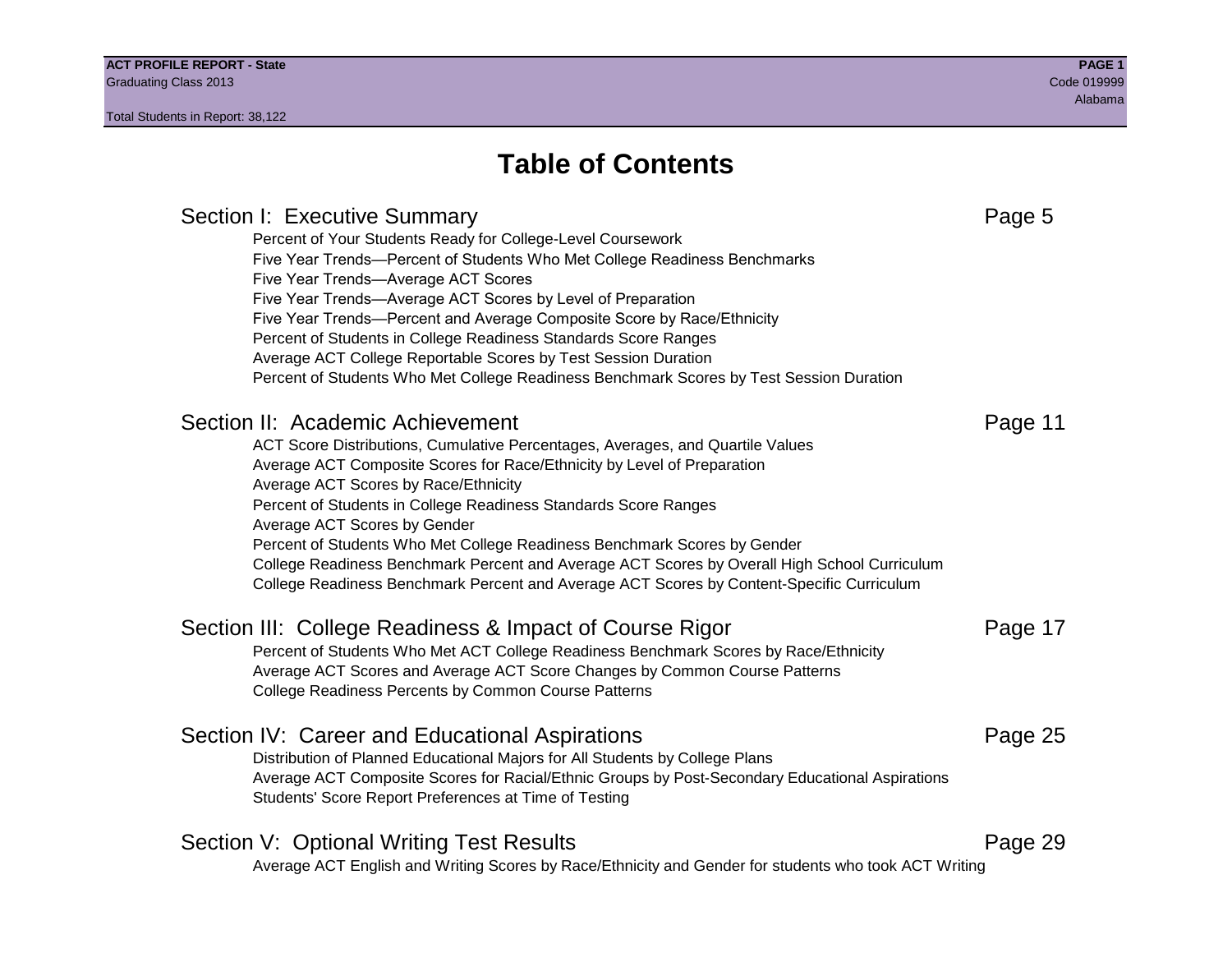Total Students in Report: 38,122

This report provides information about the performance of your 2013 graduating seniors who took the ACT as sophomores, juniors, or seniors; and self-reported at the time of testing that they were scheduled to graduate in 2013. Beginning with the Graduating Class of 2013, all students whose scores are college reportable, both standard and extended time tests, are now included in the report.

This report focuses on:

**Performance** - student test performance in the context of college readiness

**Access** - number of your graduates exposed to college entrance testing and the percent of race/ethnicity participation

**Course Selection** - percent of students pursuing a core curriculum

**Course Rigor** - impact of rigorous coursework on achievement

**College Readiness** - percent of students meeting ACT College Readiness Benchmark Scores in each content area

**Awareness** - extent to which student aspirations match performance

**Articulation** - colleges and universities to which your students send test results

Each year, test data for a school, district, and the state represents a different cohort of students. ACT encourages educators to focus on trends (3, 5, 10 years), not year-to-year changes. Such changes can represent normal – even expected – fluctuations. On the other hand, trend lines offer more insight into what is happening in a school, district, or the state.

Furthermore, ACT encourages educators to measure student performance in the context of college readiness measures. The focus should be on the number and percentage of students who met or exceeded ACT's College Readiness Benchmark Scores, a measure that is much more meaningful and understandable than an average composite score for a group of students.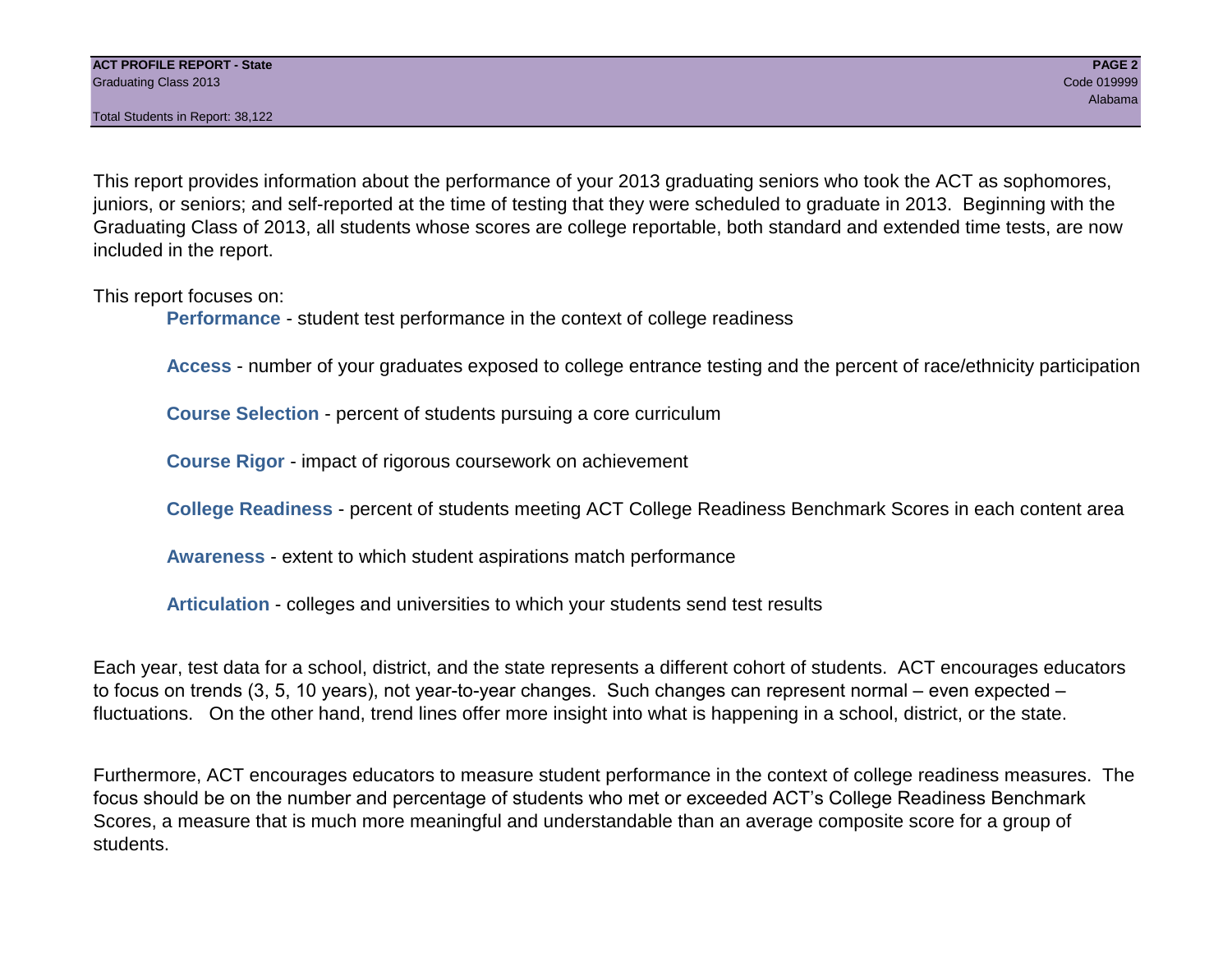Total Students in Report: 38,122

## **The ACT is a curriculum-based measure of college readiness. ACT components include:**

Tests of academic achievement in English, math, reading, science, and writing (optional) High school grade and course information Student Profile Section Career Interest Inventory

## **The ACT:**

Every few years, ACT conducts the **ACT National Curriculum Survey** to ensure its curriculum-based assessment tools accurately measure the skills high school teachers teach and instructors of entry-level college courses expect. The ACT is the only college readiness test designed to reflect the results of such a survey.

ACT's **College Readiness Standards** are sets of statements intended to help students, parents and educators understand the meaning of test scores. The standards relate test scores to the types of skills needed for success in high school and beyond. They serve as a direct link between what students have learned and what they are ready to do next. The ACT is the only college readiness test for which scores can be tied directly to standards. *Connecting College Readiness Standards to the Classroom* interpretive guides can be found at www.act.org/standard/infoserv.html.

Only the ACT reports **College Readiness Benchmark Scores** – A benchmark score is the minimum score needed on an ACT subject-area test to indicate a 50% chance of obtaining a B or higher or about a 75% chance of obtaining a C or higher in the corresponding credit-bearing college courses, which include English Composition, Algebra, Social Science and Biology. These scores were empirically derived based on the actual performance of students in college. The College Readiness Benchmark Scores, updated for 2013, are:

| College Course/Course Area | <b>ACT Test</b> | <b>Benchmark Score</b> |
|----------------------------|-----------------|------------------------|
| <b>English Composition</b> | English         | 18                     |
| Algebra                    | Mathematics     | 22                     |
| <b>Social Sciences</b>     | Reading         | 22                     |
| Biology                    | Science         | 23                     |

For more information, go to www.act.org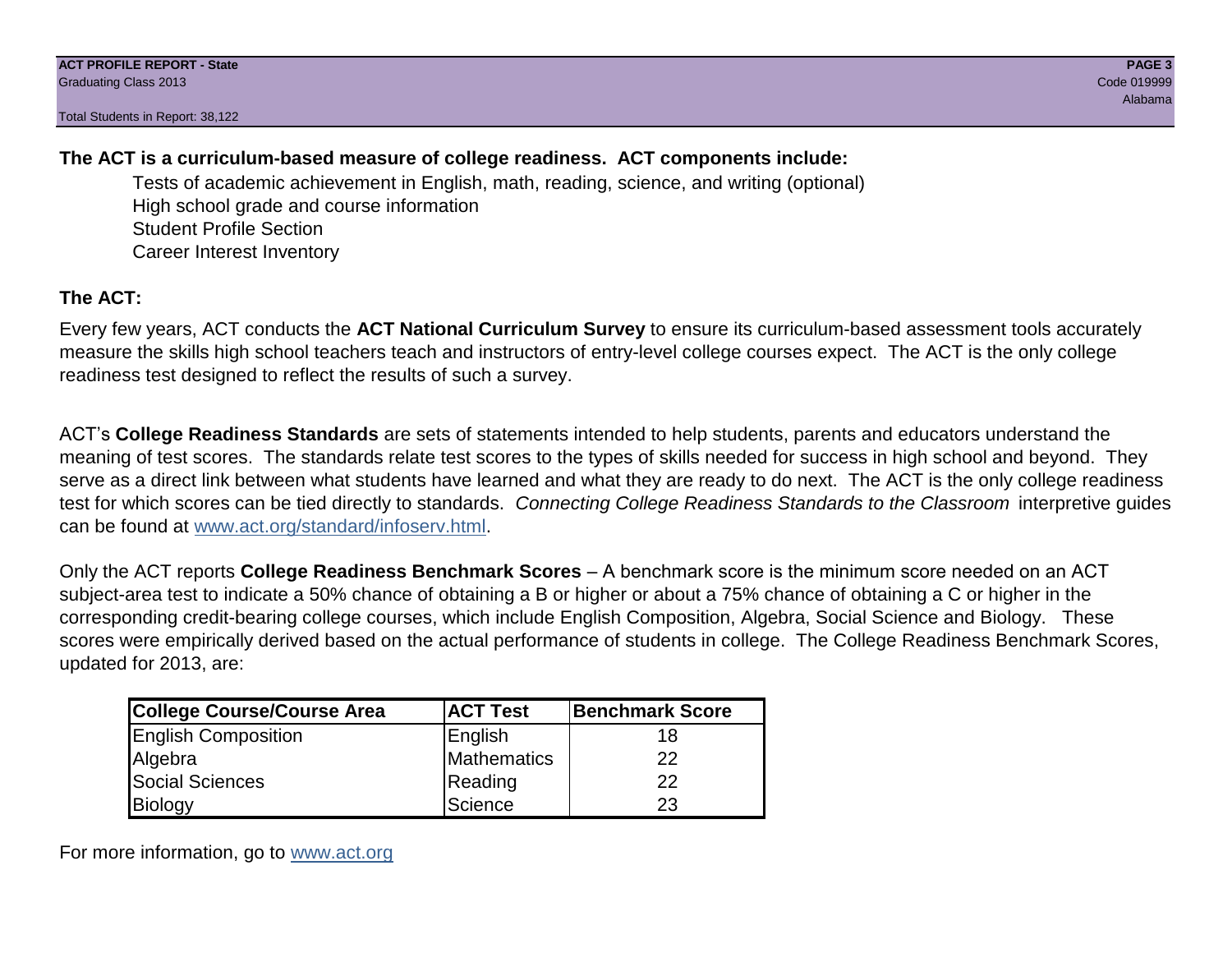### **How to Improve Scores and Increase College Readiness**

20% of your students met all four ACT College Readiness Benchmark Scores (Table 1.1). To improve students' scores and increase the percentage of students identified as college ready, ACT suggests:

PROVIDING ACCESS FOR ALL STUDENTS TO TAKE THE ACT: 38,122 of your students are included in this report (the 'cohort'). Increasing access insures that more students have the opportunity to consider college and allows the reader to use this report to evaluate how well courses and instructional programs are preparing students for college and work.

MAKING CORE CURRICULUM A PRIORITY: Emphasize the need for all students to develop college and work ready skills, regardless of postsecondary aspirations. 79% of the students in the cohort reported taking courses that would be considered 'Core or More' (Table 1.4).

MAKING SURE STUDENTS ARE TAKING THE RIGHT KINDS OF COURSES: Table 3.2 reports 5% of the cohort took less than three years of math courses. Of these students, 3% were college ready. 10% of the cohort reported taking a course sequence of Algebra I, Algebra II, and Geometry. 6% of these students were college ready. In comparison, 36% of the students who took 3 or more years of math beyond Algebra I, Algebra II, and Geometry were college ready. Getting more students ready for Algebra prior to 9th grade will increase the chances that students will be prepared for and take advanced-level math courses.

Similarly, Table 3.2 reports 14% of the cohort took less than three years of natural science courses. 13% of these students were college ready. In comparison, 32% of students who took at least three years of science coursework were college ready.

EVALUATING RIGOR OF COURSES: Table 2.6 reports the percentage of students falling in each of the ACT College Readiness Standards score ranges. For example, approximately 61% of the cohort fall into the lowest three Mathematics score ranges. To increase these students' achievement, identify the standards they should focus on next by accessing ACT's College Readiness Standards at www.act.org/standard.

PLAN GUIDANCE ACTIVITIES BASED ON STUDENTS' CAREER AND COLLEGE ASPIRATIONS: Data in Tables 4.1 and 4.2 enable the reader to determine if aspirations are consistent with academic performance and whether among students with similar aspirations, academic performance is consistent across racial/ethnic groups.

For more information on interpreting data in this report, or to learn how ACT can help your students improve their readiness for college and the workplace, contact ACT Customer Service at 319-337-1309 or customerservices@act.org.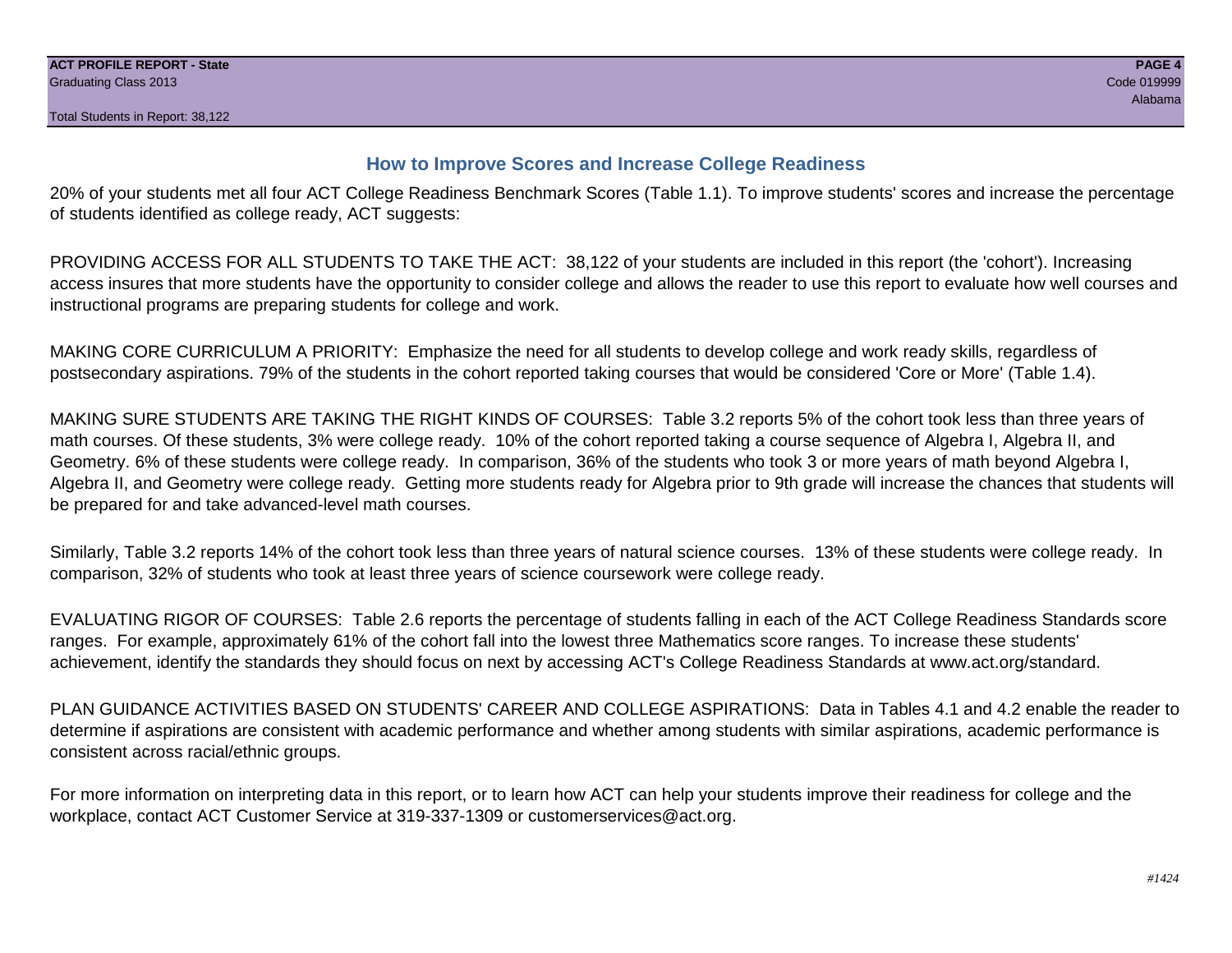**ACT PROFILE REPORT - State: SECTION I, EXECUTIVE SUMMARY PAGE 5** Graduating Class 2013 Code 019999

Total Students in Report: 38,122

Alabama

## Section I Executive Summary

Beginning with the Graduating Class of 2013, all students whose scores are college reportable, both standard and extended time tests, are now included. Also beginning with the 2013 Graduating Class data, College Readiness Benchmarks for Reading and Science were updated to reflect the most recent college coursework research.

> To find the results of only standard time or extended time test takers, refer to Tables 1.7 and 1.8 on page 10.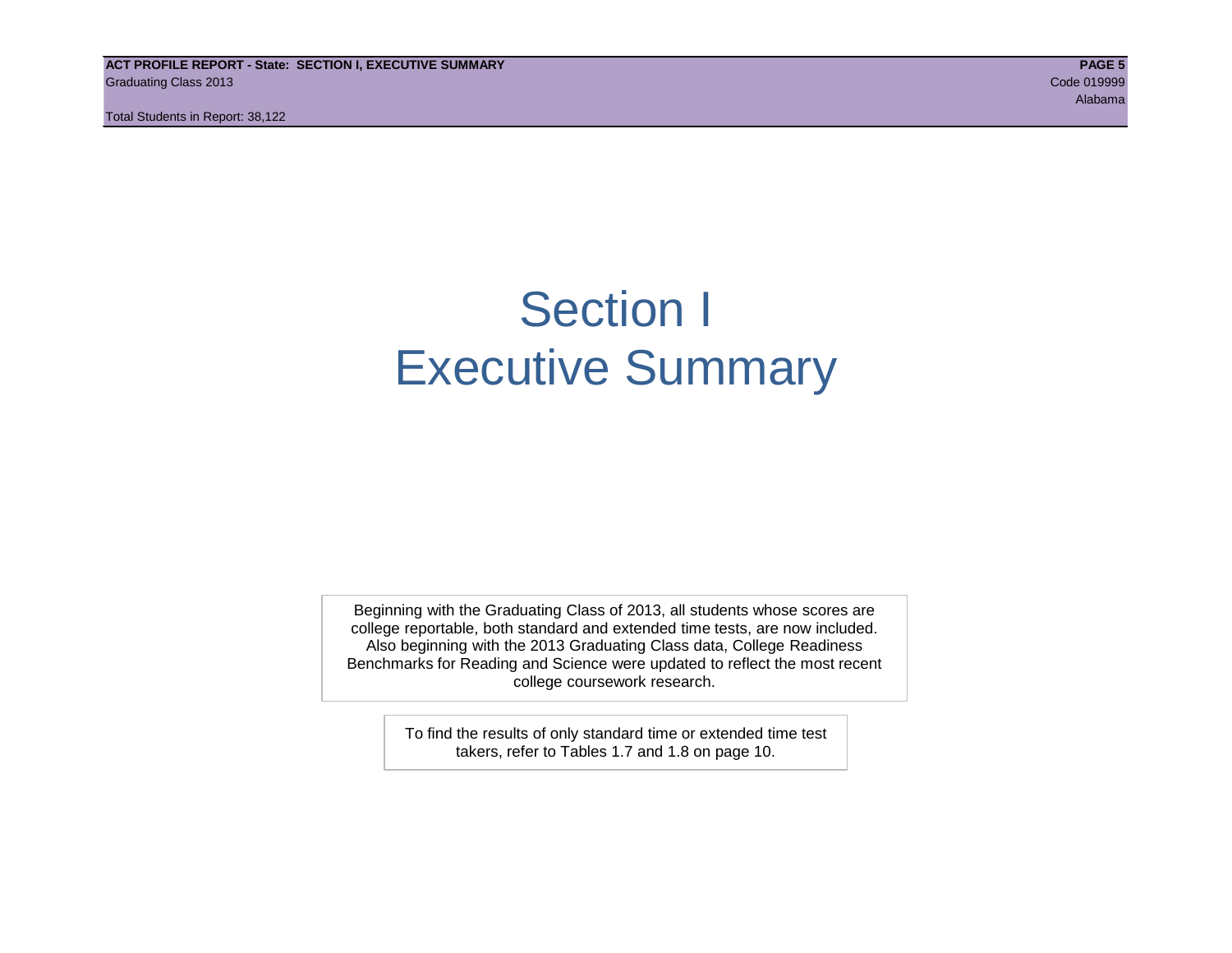#### **ACT PROFILE REPORT - State: SECTION I, EXECUTIVE SUMMARY PAGE 6** Graduating Class 2013 Code 019999

Total Students in Report: 38,122





**A benchmark score is the minimum score needed on an ACT subject-area test to indicate a 50% chance of obtaining a B or higher or about a 75% chance of obtaining a C or higher in the corresponding credit-bearing college course.**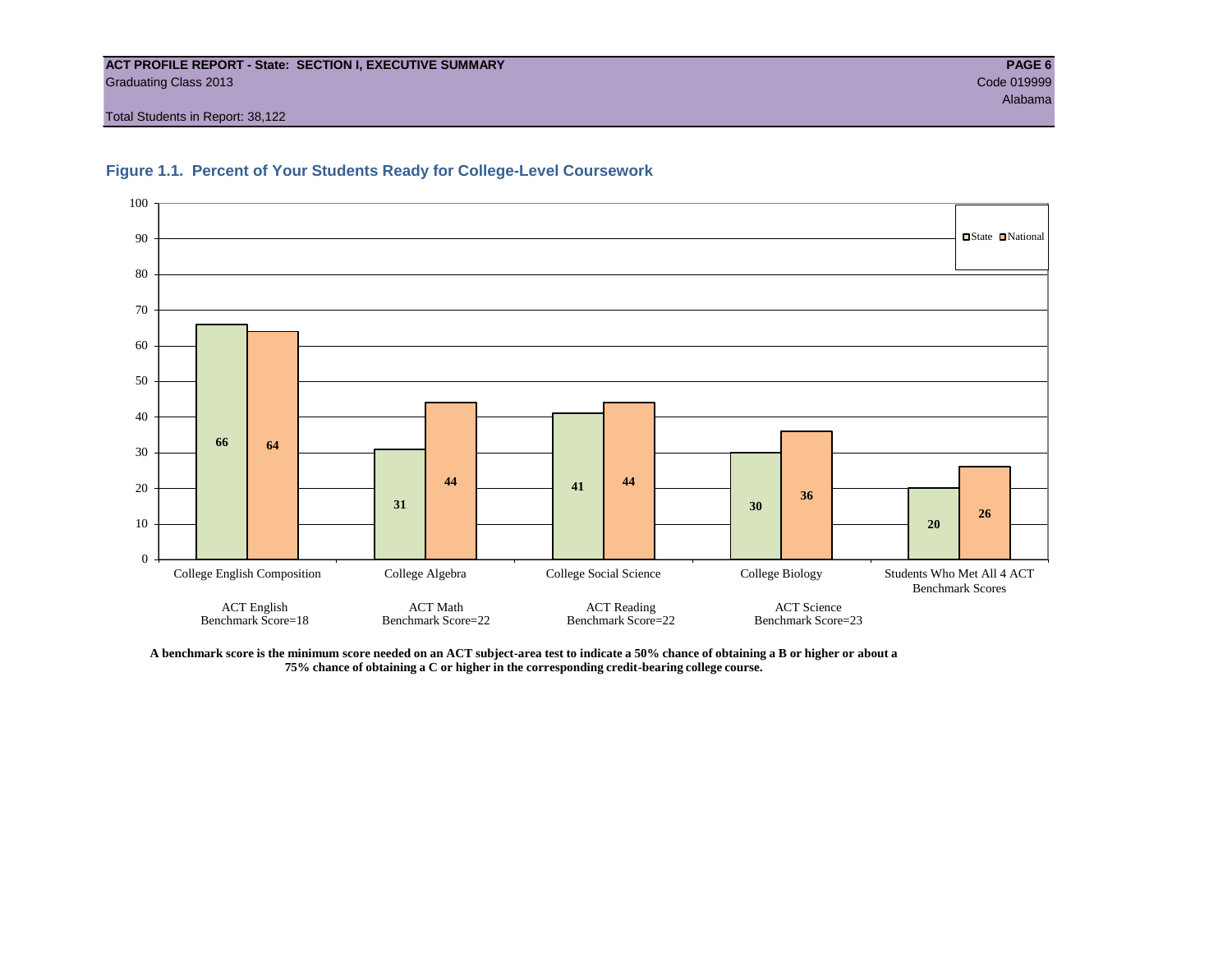#### **ACT PROFILE REPORT - State: SECTION I, EXECUTIVE SUMMARY PAGE 7** Graduating Class 2013 Code 019999

Total Students in Report: 38,122

|      |              | <b>Number of Students</b> | <b>Percent Who Met Benchmarks</b> |          |                    |          |              |          |                |          |                     |          |  |  |
|------|--------------|---------------------------|-----------------------------------|----------|--------------------|----------|--------------|----------|----------------|----------|---------------------|----------|--|--|
|      |              | Tested                    | <b>English</b>                    |          | <b>Mathematics</b> |          | Reading      |          | <b>Science</b> |          | <b>Met All Four</b> |          |  |  |
| Year | <b>State</b> | <b>National</b>           | <b>State</b>                      | National |                    | National | <b>State</b> | National |                | National | <b>State</b>        | National |  |  |
| 2009 | 35,809       | 1,480,469                 | 67                                | 67       | 29                 | 42       | 47           | 53       | 21             | 28       | 16                  | 23       |  |  |
| 2010 | 36,624       | .568.835                  | 66                                | 66       | 31                 | 43       | 47           | 52       | 23             | 29       | 18                  | 24       |  |  |
| 2011 | 37,800       | 1,623,112                 | 65                                | 66       | 32                 | 45       | 48           | 52       | 22             | 30       | 18                  | 25       |  |  |
| 2012 | 39,565       | 1,666,017                 | 65                                | 67       | 33                 | 46       | 48           | 52       | 23             | 31       | 18                  | 25       |  |  |
| 2013 | 38.122       | 1,799,243                 | 66                                | 64       | 31                 | 44       | 41           | 44       | 30             | 36       | 20                  | 26       |  |  |

#### **Table 1.1. Five Year Trends—Percent of Students Who Met College Readiness Benchmarks**

#### **Table 1.2. Five Year Trends—Average ACT Scores**

|      |              | <b>Number of Students</b> | <b>Average ACT Scores</b> |                |      |                    |              |                 |              |                |              |                  |  |  |
|------|--------------|---------------------------|---------------------------|----------------|------|--------------------|--------------|-----------------|--------------|----------------|--------------|------------------|--|--|
|      |              | Tested                    |                           | <b>English</b> |      | <b>Mathematics</b> |              | <b>Reading</b>  |              | <b>Science</b> |              | <b>Composite</b> |  |  |
| Year | <b>State</b> | <b>National</b>           | <b>State</b>              | National       |      | National           | <b>State</b> | <b>National</b> | <b>State</b> | National       | <b>State</b> | National         |  |  |
| 2009 | 35,809       | .480,469                  | 20.5                      | 20.6           | 19.5 | 21.0               | 20.7         | 21.4            | 20.1         | 20.9           | 20.3         | 21.1             |  |  |
| 2010 | 36,624       | .568.835                  | 20.4                      | 20.5           | 19.5 | 21.0               | 20.7         | 21.3            | 20.2         | 20.9           | 20.3         | 21.0             |  |  |
| 2011 | 37,800       | .623,112                  | 20.4                      | 20.6           | 19.6 | 21.1               | 20.7         | 21.3            | 20.1         | 20.9           | 20.3         | 21.1             |  |  |
| 2012 | 39,565       | ,666,017                  | 20.3                      | 20.5           | 19.6 | 21.1               | 20.7         | 21.3            | 20.1         | 20.9           | 20.3         | 21.1             |  |  |
| 2013 | 38,122       | ,799,243                  | 20.5                      | 20.2           | 19.5 | 20.9               | 21.0         | 21.1            | 20.2         | 20.7           | 20.4         | 20.9             |  |  |

### **Table 1.3. Five Year Trends—Average ACT Scores Nationwide**

|      | <b>Number of Students</b> |                | <b>Average ACT Scores</b> |                |                |                  |  |  |  |  |  |  |
|------|---------------------------|----------------|---------------------------|----------------|----------------|------------------|--|--|--|--|--|--|
| Year | Tested                    | <b>English</b> | <b>Mathematics</b>        | <b>Reading</b> | <b>Science</b> | <b>Composite</b> |  |  |  |  |  |  |
| 2009 | ,480,469                  | 20.6           | 21.0                      | 21.4           | 20.9           | 21.1             |  |  |  |  |  |  |
| 2010 | ,568,835                  | 20.5           | 21.0                      | 21.3           | 20.9           | 21.0             |  |  |  |  |  |  |
| 2011 | ,623,112                  | 20.6           | 21.1                      | 21.3           | 20.9           | 21.1             |  |  |  |  |  |  |
| 2012 | ,666,017                  | 20.5           | 21.1                      | 21.3           | 20.9           | 21.1             |  |  |  |  |  |  |
| 2013 | ,799,243                  | 20.2           | 20.9                      | 21.1           | 20.7           | 20.9             |  |  |  |  |  |  |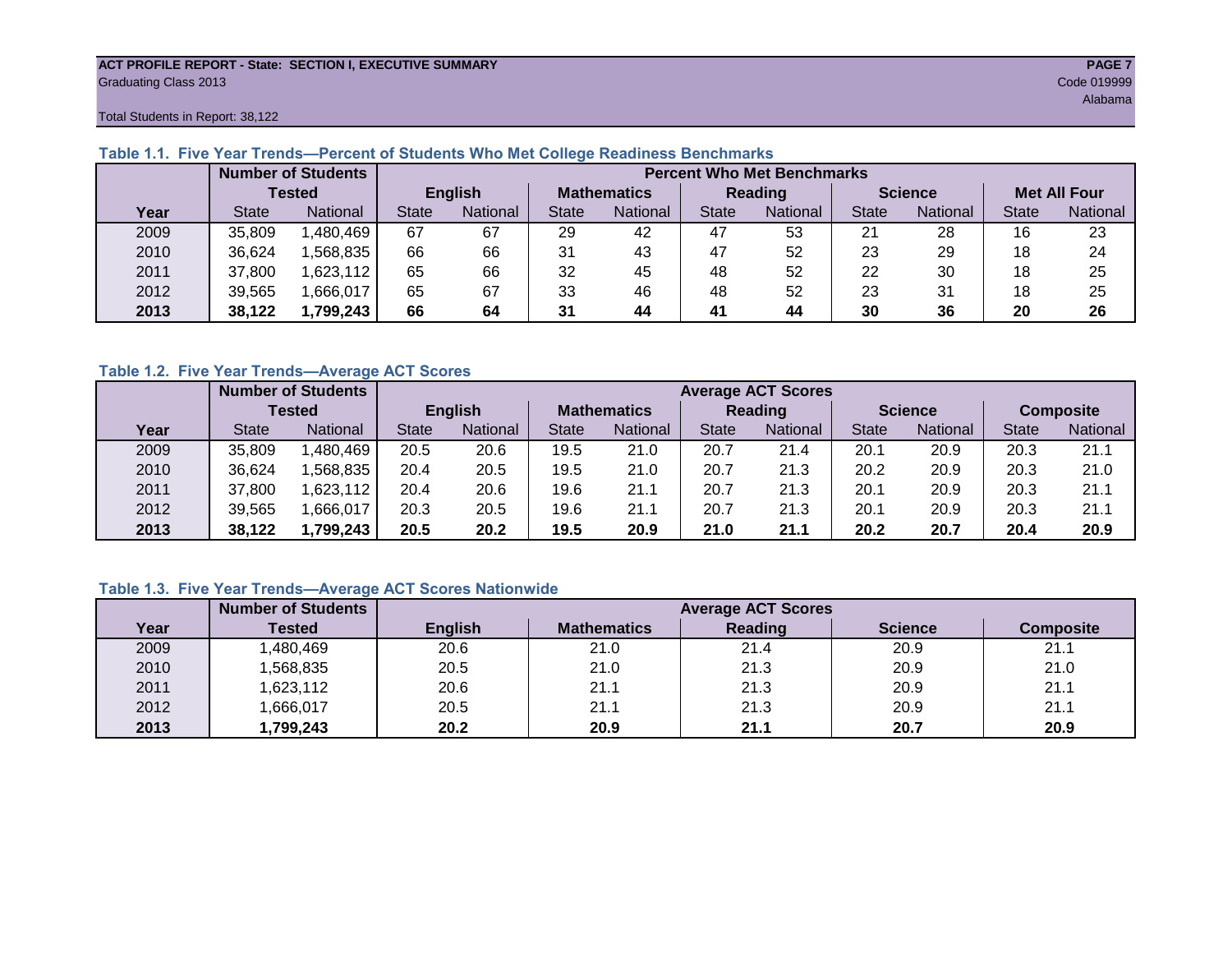#### **ACT PROFILE REPORT - State: SECTION I, EXECUTIVE SUMMARY PAGE 8** Graduating Class 2013 Code 019999

#### Total Students in Report: 38,122

|      |         |                                            |      |                      |             |                |         |                    | <b>Average ACT Scores</b> |                |                |           |                  |           |
|------|---------|--------------------------------------------|------|----------------------|-------------|----------------|---------|--------------------|---------------------------|----------------|----------------|-----------|------------------|-----------|
|      |         | <b>Number of Students</b><br><b>Tested</b> |      | Percent <sup>2</sup> |             | <b>English</b> |         | <b>Mathematics</b> |                           | <b>Reading</b> | <b>Science</b> |           | <b>Composite</b> |           |
|      |         |                                            | Core | Less                 |             |                |         |                    |                           |                |                |           |                  |           |
|      | Core or | Less than                                  | or   | than                 | Core or     | Less than      | Core or | Less than          | Core or                   | Less than      | Core or        | Less than | Core or          | Less than |
| Year | More    | Core                                       | More | Core                 | <b>More</b> | Core           | More    | Core               | More                      | Core           | More           | Core      | More             | Core      |
| 2009 | 25.919  | 9.442                                      | 72   | 26                   | 21.5        | 17.9           | 20.2    | 17.5               | 21.6                      | 18.6           | 20.8           | 18.3      | 21.2             | 18.2      |
| 2010 | 27.250  | 9,030                                      | 74   | 25                   | 21.5        | 17.4           | 20.3    | 17.3               | 21.5                      | 18.4           | 20.9           | 18.1      | 21.2             | 17.9      |
| 2011 | 28,750  | 8,802                                      | 76   | 23                   | 21.4        | 17.6           | 20.3    | 17.4               | 21.5                      | 18.5           | 20.8           | 18.0      | 21.1             | 18.0      |
| 2012 | 30.732  | 8.657                                      | 78   | 22                   | 21.2        | 17.4           | 20.3    | 17.4               | 21.3                      | 18.4           | 20.6           | 18.0      | 21.0             | 17.9      |
| 2013 | 30.233  | 7,520                                      | 79   | 20                   | 21.3        | 17.8           | 20.1    | 17.4               | 21.5                      | 18.7           | 20.7           | 18.2      | 21.0             | 18.2      |

### **Table 1.4. Five Year Trends—Average ACT Scores by Level of Preparation**

<sup>1</sup>"Core or More" results correspond to students taking four or more years of English AND three or more years each of math, social studies, and natural science.

 $2$ Percent of all students tested. Numbers will not add up to 100% due to student non-response.

#### **Table 1.5. Five Year Trends—Percent and Average Composite Score by Race/Ethnicity**

|                                        |        | 2009 |      |        | 2010          |      | 2011   |     |      | 2012   |     |      | 2013   |     |            |
|----------------------------------------|--------|------|------|--------|---------------|------|--------|-----|------|--------|-----|------|--------|-----|------------|
|                                        | N      | %    | Avg  | N      | $\frac{9}{6}$ | Avg  | N      | %   | Avg  | Ν      | %   | Ava  | N      | %   | <b>Avg</b> |
| <b>All Students</b>                    | 35,809 | 100  | 20.3 | 36.624 | 100           | 20.3 | 37,800 | 100 | 20.3 | 39.565 | 100 | 20.3 | 38.122 | 100 | 20.4       |
| Black/African American                 | 9,858  | 28   | 17.2 | 10,247 | 28            | 17.1 | 10.824 | 29  | 17.2 | 11.166 | 28  | 17.1 | 10.512 | 28  | 17.2       |
| American Indian/Alaska Native          | 315    |      | 20.2 | 329    |               | 20.6 | 305    |     | 20.5 | 281    |     | 19.8 | 259    |     | 19.9       |
| White                                  | 23,381 | 65   | 21.6 | 23.516 | 64            | 21.7 | 23.749 | 63  | 21.7 | 24.540 | 62  | 21.7 | 23.474 | 62  | 21.8       |
| Hispanic/Latino                        | 509    |      | 20.6 | 623    |               | 20.0 | 949    | 3   | 19.9 | .150   | 3   | 19.8 | 1.244  |     | 19.7       |
| Asian                                  | 493    |      | 23.7 | 569    | ⌒             | 24.0 | 521    |     | 23.5 | 597    | າ   | 23.5 | 535    |     | 24.1       |
| Native Hawaiian/Other Pacific Islander |        |      |      |        | $\Omega$      |      | 21     | 0   | 19.9 | 19     | 0   | 20.3 | 31     | 0   | 21.5       |
| Two or more races                      | 446    |      | 20.5 | 515    |               | 20.6 | 669    | ◠   | 20.7 | 993    | 3   | 20.8 | 1,070  |     | 20.6       |
| Prefer not to respond/No response      | 807    |      | 20.9 | 825    | $\sqrt{2}$    | 20.7 | 762    |     | 20.8 | 819    | ົ   | 21.3 | 997    |     | 21.1       |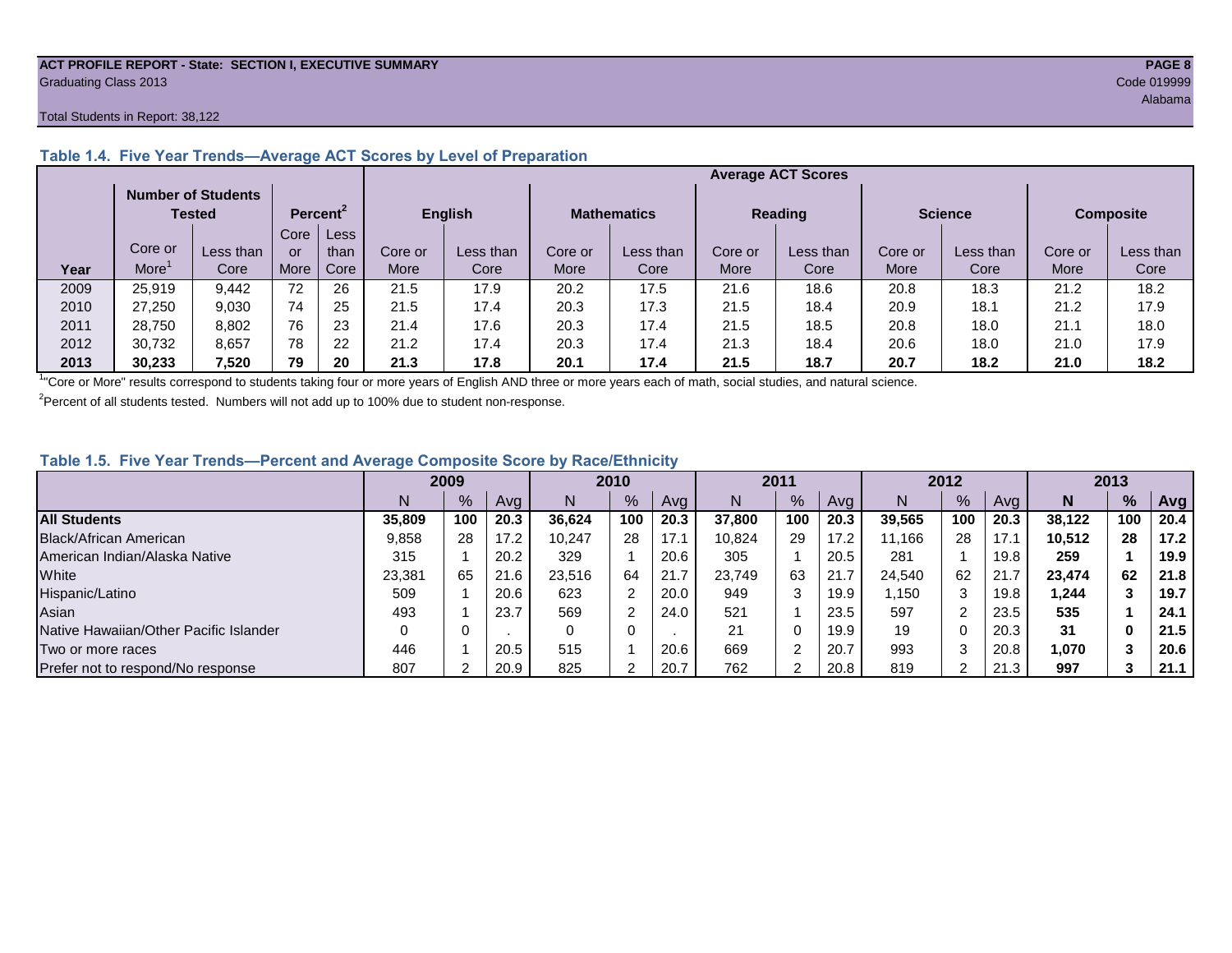#### **ACT PROFILE REPORT - State: SECTION I, EXECUTIVE SUMMARY PAGE 9** Code 019999 Craduating Class 2013 Code 019999

## ang pangalang pangalang pangalang pangalang pangalang pangalang pangalang pangalang pangalang pangalang pangal

#### Total Students in Report: 38,122

#### **Table 1.6. Percent of Students in College Readiness Standards Score Ranges**

| <b>CRS</b>    | <b>English</b>        | <b>Mathematics</b>                        | <b>Reading</b>     | <b>Science</b>        |
|---------------|-----------------------|-------------------------------------------|--------------------|-----------------------|
| Range         | (Benchmark = $18$ )   | (Benchmark = $22$ )                       | $(Benchmark = 22)$ | (Benchmark = $23$ )   |
|               | 100%                  | 100%                                      | 100%               | 100%                  |
| $1 - 12$      | 50%<br>13%<br>$9\%$   | 50%<br>$1\%$<br>1%                        | 50%<br>8%<br>6%    | 50%<br>7%<br>6%       |
|               | $0\%$                 | $0\%$                                     | $0\%$              | 0%                    |
| $13 - 15$     | 100%                  | 100%                                      | 100%               | 100%                  |
|               | 50%<br>14%<br>13%     | 50%<br>19%<br>14%                         | 50%<br>14%<br>13%  | 50%<br>11%<br>10%     |
|               | $0\%$                 | $0\%$                                     | $0\%$              | $0\%$                 |
|               | 100%                  | 100%                                      | 100%               | 100%                  |
| $16 - 19$     | 50%<br>20%<br>18%     | 41%<br>33%<br>50%                         | 50%<br>24%<br>21%  | 29%<br>50%<br>23%     |
|               | $0\%$                 | $0\%$                                     | $0\%$              | $0\%$                 |
|               | 100%                  | 100%                                      | 100%               | 100%                  |
| $20 - 23$     | 50%<br>26%<br>25%     | 50%<br>18%<br>19%                         | 50%<br>25%<br>24%  | 30%<br>30%<br>50%     |
|               | $0\%$                 | 0%                                        | $0\%$              | $0\%$                 |
| $24 - 27$     | 100%                  | 100%                                      | 100%               | 100%                  |
|               | 50%<br>16%<br>15%     | 50%<br>21%<br>15%                         | 50%<br>15%<br>15%  | 50%<br>20%<br>17%     |
|               | $0\%$                 | $0\%$                                     | $0\%$              | $0\%$                 |
| 28-32         | 100%                  | 100%                                      | 100%               | 100%                  |
|               | 50%<br>10%<br>10%     | 50%<br>$9\%$<br>5%                        | 50%<br>12%<br>13%  | 50%<br>$8\%$<br>6%    |
|               | $0\%$                 | $0\%$                                     | $0\%$              | $0\%$                 |
| 33-36         | 100%                  | 100%                                      | 100%               | 100%                  |
|               | 50%<br>$5\%$<br>$5\%$ | 50%<br>$3%$<br>1%                         | 50%<br>5%<br>4%    | 50%<br>$2\%$<br>$1\%$ |
|               | $0\%$                 | $0\%$                                     | $0\%$              | $0\%$                 |
|               | 100%                  | 100%                                      | 100%               | 100%                  |
| % At or Above | 66%<br>64%            | 44%                                       | 44%<br>41%         | 36%                   |
| Benchmark     | 50%                   | 50%<br>31%                                | 50%                | 50%<br>30%            |
|               | $0\%$                 | $0\%$                                     | $0\%$              | $0\%$                 |
|               |                       | $\overline{S}$ = State<br><b>Contract</b> | $=$ National       |                       |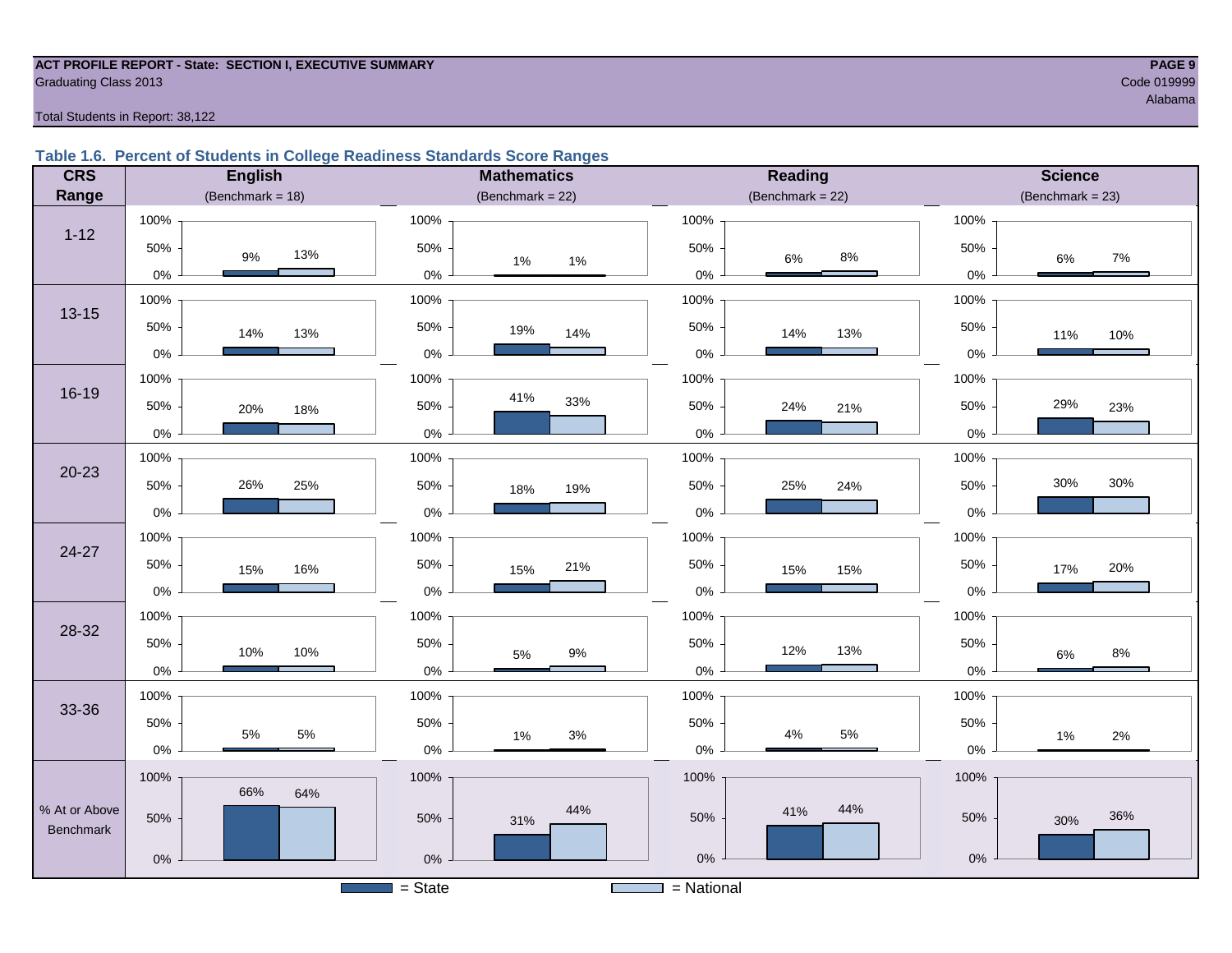#### **ACT PROFILE REPORT- State: SECTION II, ACADEMIC ACHIEVEMENT PAGE 10** Graduating Class 2013 Code 019999

Total Students in Report: 38,122

| <b>Student Group</b> | <b>Test Session</b>  |           |         |         | <b>Average ACT Scores</b> |         |         |           |  |  |  |  |  |  |
|----------------------|----------------------|-----------|---------|---------|---------------------------|---------|---------|-----------|--|--|--|--|--|--|
|                      | <b>Duration</b>      | N         | Percent | English | Mathematics               | Reading | Science | Composite |  |  |  |  |  |  |
|                      | <b>Standard Time</b> | 37,641    | 99      | 20.6    | 19.5                      | 21.0    | 20.2    | 20.4      |  |  |  |  |  |  |
| <b>State</b>         | <b>Extended Time</b> | 481       |         | 18.2    | 18.4                      | 20.4    | 19.4    | 19.2      |  |  |  |  |  |  |
|                      | Total                | 38,122    | 100     | 20.5    | 19.5                      | 21.0    | 20.2    | 20.4      |  |  |  |  |  |  |
|                      | <b>Standard Time</b> | 1,727,041 | 96      | 20.4    | 21.0                      | 21.3    | 20.9    | 21.0      |  |  |  |  |  |  |
| <b>National</b>      | <b>Extended Time</b> | 72,202    | 4       | 15.9    | 17.7                      | 18.1    | 17.9    | 17.5      |  |  |  |  |  |  |
|                      | Total                | ,799,243  | 100     | 20.2    | 20.9                      | 21.1    | 20.7    | 20.9      |  |  |  |  |  |  |

#### **Table 1.7. Average ACT College Reportable Scores by Test Session Duration**

#### **Table 1.8. Percent of Students Who Met College Readiness Benchmark Scores by Test Session Duration**

| <b>Student Group</b> | <b>Test Session</b>  |         | Met         |         |         |          |
|----------------------|----------------------|---------|-------------|---------|---------|----------|
|                      | <b>Duration</b>      | English | Mathematics | Reading | Science | All Four |
|                      | Standard Time        | 66      | 32          | 41      | 30      | 20       |
| <b>State</b>         | <b>Extended Time</b> | 48      | 24          | 41      | 26      | 19       |
|                      | Total                | 66      | 31          | 41      | 30      | 20       |
|                      | <b>Standard Time</b> | 65      | 45          | 45      | 37      | 27       |
| <b>National</b>      | <b>Extended Time</b> | 35      | 20          | 28      | 20      | 13       |
|                      | Total                | 64      | 44          | 44      | 36      | 26       |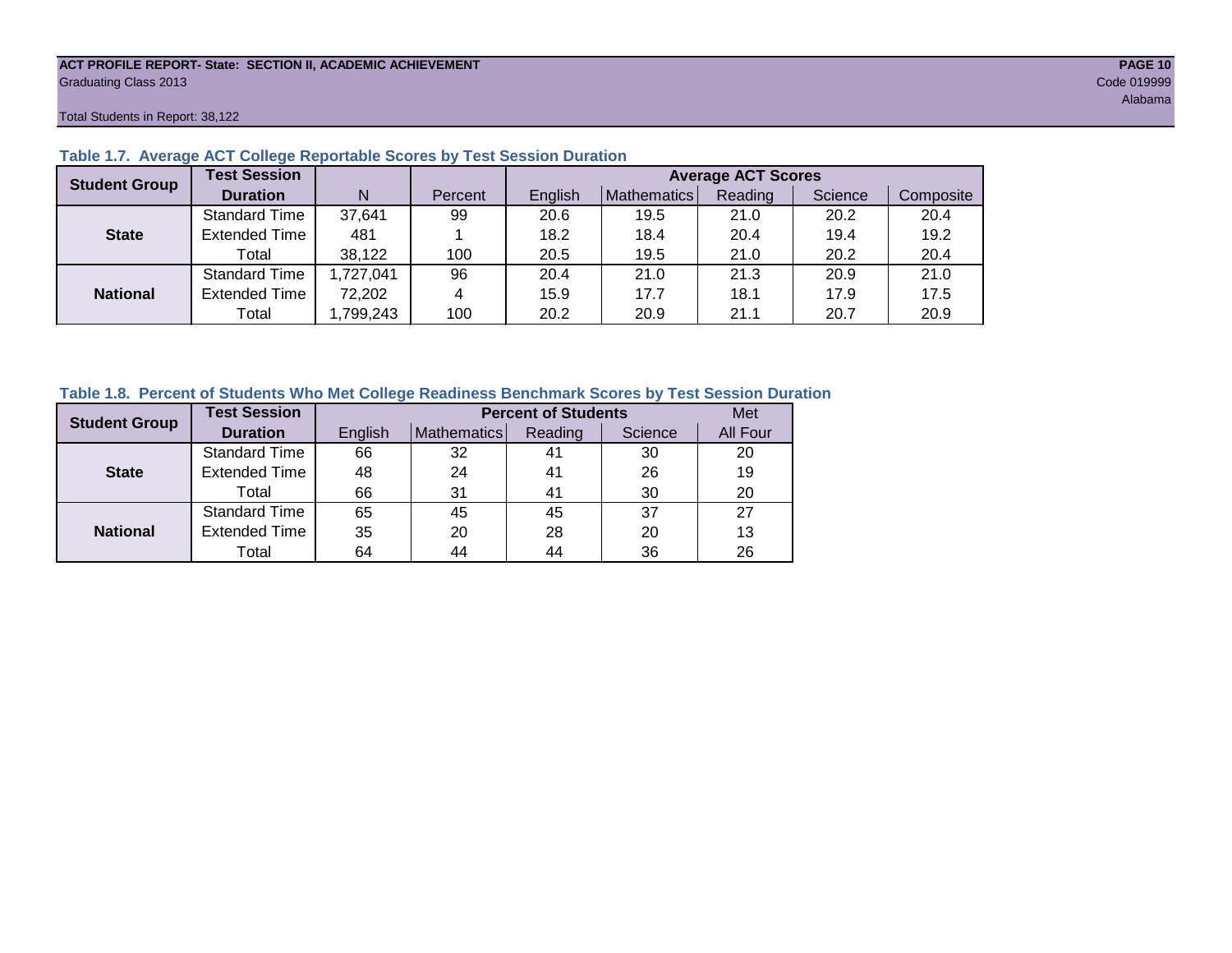## Section II Academic Achievement

Beginning with the Graduating Class of 2013, all students whose scores are college reportable, both standard and extended time tests, are now included. Also beginning with the 2013 Graduating Class data, College Readiness Benchmarks for Reading and Science were updated to reflect the most recent college coursework research.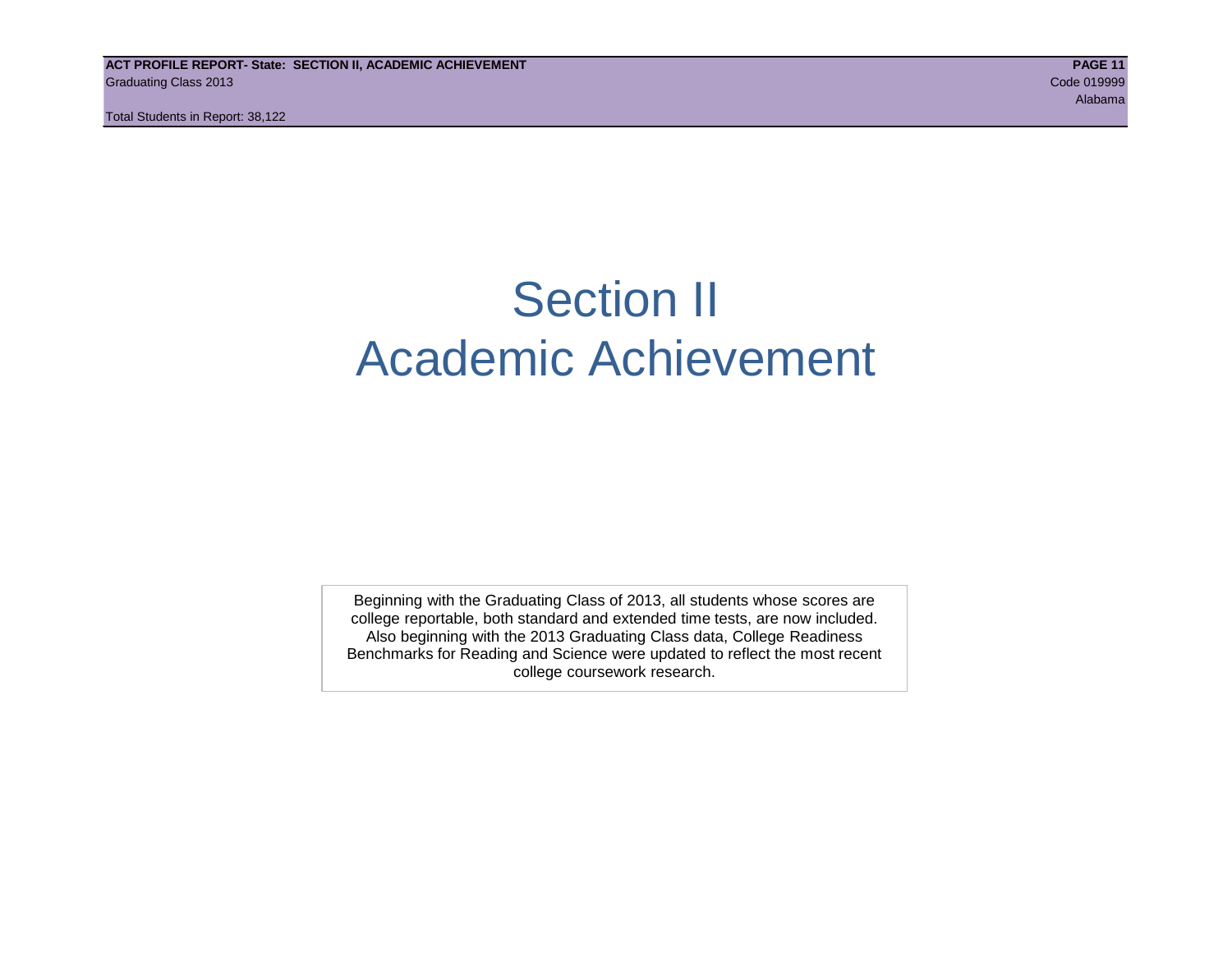## **ACT PROFILE REPORT- State: SECTION II, ACADEMIC ACHIEVEMENT PAGE 12** Graduating Class 2013 Code 019999

Total Students in Report: 38,122

|  | Table 2.1. ACT Score Distributions, Cumulative Percentages (CP <sup>1</sup> ), and Score Averages |  |  |  |
|--|---------------------------------------------------------------------------------------------------|--|--|--|
|  |                                                                                                   |  |  |  |

| <b>ACT Scale</b> |                | <b>English</b> |                | <b>Mathematics</b> |                | Reading   |                | <b>Science</b>   |                | Composite    | <b>ACT Scale</b> |
|------------------|----------------|----------------|----------------|--------------------|----------------|-----------|----------------|------------------|----------------|--------------|------------------|
| <b>Score</b>     | N <sub>1</sub> | <b>CP</b>      | N              | CP                 | N              | CP        | $\mathsf{N}$   | CP               | N              | CP           | <b>Score</b>     |
| 36               | 148            | 100            | 71             | 100                | 262            | 100       | 99             | 100              | 19             | 100          | $\overline{36}$  |
| 35               | 428            | 100            | 117            | 100                | 199            | 99        | 162            | 100              | 79             | 100          | 35               |
| 34               | 544            | 98             | 198            | 100                | 548            | 99        | 144            | 99               | 168            | 100          | 34               |
| 33               | 756            | 97             | 172            | 99                 | 661            | 97        | 126            | 99               | 242            | 99           | 33               |
| 32               | 597            | 95             | 210            | 99                 | 656            | 96        | 273            | 99               | 384            | 99           | 32               |
| 31               | 634            | 94             | 242            | $98\,$             | 1,064          | 94        | 326            | $98\,$           | 522            | 98           | 31               |
| 30               | 755            | 92             | 372            | 97                 | 846            | 91        | 437            | 97               | 725            | 96           | 30               |
| 29               | 719            | 90             | 446            | 96                 | 883            | 89        | 535            | 96               | 730            | 94           | 29               |
| 28               | 1,114          | 88             | 773            | 95                 | 977            | 87        | 599            | 94               | 1,001          | 92           | 28               |
| 27               | 885            | 85             | 971            | 93                 | 1,069          | 84        | 817            | 93               | 1,164          | 90           | $27\,$           |
| 26               | 1,324          | 83             | 1,516          | 91                 | 1,146          | 81        | 1,010          | 91               | 1,359          | 87           | $26\,$           |
| 25               | 1,737          | 79             | 1,509          | 87                 | 1,214          | 78        | 2,130          | 88               | 1,554          | 83           | 25               |
| 24               | 1,831          | 75             | 1,785          | 83                 | 2,421          | 75        | 2,475          | 83               | 1,846          | 79           | 24               |
| 23               | 2,048          | 70             | 1,862          | ${\bf 78}$         | 1,614          | 69        | 2,124          | ${\bf 76}$       | 2,045          | 74           | 23               |
| 22               | 2,274          | 65             | 1,749          | 73                 | 2,209          | 64        | 2,735          | $70\,$           | 2,433          | 69           | 22               |
| 21               | 2,551          | 59             | 1,692          | 69                 | 2,954          | 59        | 3,737          | 63               | 2,682          | 63           | 21               |
| 20               | 3,070          | 52             | 1,543          | 64                 | 2,594          | 51        | 2,999          | 53               | 2,963          | 56           | 20               |
| 19               | 1,867          | 44             | 2,323          | 60                 | 2,529          | 44        | 3,381          | 46               | 3,069          | 48           | 19               |
| 18               | 1,811          | 39             | 2,531          | 54                 | 2,671          | 37        | 3,337          | 37               | 3,157          | 40           | 18               |
| 17               | 1,683          | 34             | 4,602          | 47                 | 1,795          | 30        | 2,093          | 28               | 2,949          | 31           | 17               |
| 16               | 2,236          | 30             | 6,112          | 35                 | 2,309          | 26        | 2,057          | 23               | 2,710          | 24           | 16               |
| 15               | 2,341          | 24             | 4,609          | 19                 | 2,147          | 20        | 1,781          | 17               | 2,380          | 17           | 15               |
| 14               | 1,819          | 18             | 1,900          | $\overline{7}$     | 1,601          | 14        | 1,374          | 12               | 1,827          | 10           | 14               |
| 13               | 1,360          | 13             | 583            | $\mathbf 2$        | 1,602          | 10        | 1,195          | $\boldsymbol{9}$ | 1,246          | $\,6$        | 13               |
| 12               | 1,001          | 9              | 175            | $\mathbf{1}$       | 1,107          | 6         | 862            | 6                | 619            | 2            | 12               |
| 11               | 946            | $\overline{7}$ | 49             |                    | 555            | 3         | 657            | 3                | 196            | $\mathbf{1}$ | 11               |
| 10               | 801            | $\overline{4}$ | 5              |                    | 281            |           | 345            | $\overline{2}$   | 39             | 1            | 10               |
| 9                | 442            | $\overline{2}$ | $\overline{2}$ |                    | 102            |           | 212            | 1                | $\overline{7}$ | 1            | $\boldsymbol{9}$ |
| 8                | 250            |                | $\Omega$       |                    | 42             |           | 62             | 1                | 4              |              | 8                |
| $\overline{7}$   | 105            |                | 1              |                    | 34             |           | 22             |                  | $\overline{2}$ |              | $\overline{7}$   |
| 6                | 29             |                | $\overline{2}$ |                    | 13             |           | 9              |                  | $\mathbf 0$    |              | 6                |
| 5                | 10             |                | $\mathbf 0$    |                    | 10             |           |                |                  |                |              | 5                |
| 4                | 5              |                | $\pmb{0}$      |                    | 3              |           |                |                  | 0              |              |                  |
| 3                | 1              |                | $\mathbf 0$    |                    | 0              |           |                | 1                | $\mathbf 0$    |              | 3                |
| $\overline{2}$   | 0              |                | 0              |                    | 2              |           | 0              | 1                | $\mathbf 0$    |              | $\overline{2}$   |
|                  | $\Omega$       | $\overline{1}$ | $\Omega$       |                    | $\overline{2}$ | 1         | $\overline{1}$ | $\overline{1}$   | $\Omega$       |              |                  |
| Avg (SD)         |                | 20.5(6.3)      |                | 19.5(4.8)          |                | 21.0(6.0) |                | 20.2(4.9)        |                | 20.4(5.0)    | Avg (SD)         |

<sup>1</sup>CP is the cumulative percent of students at or below a score point.

Note: Shaded portions of columns identify the students who met/exceeded the ACT College Readiness Benchmark Scores.

Alabama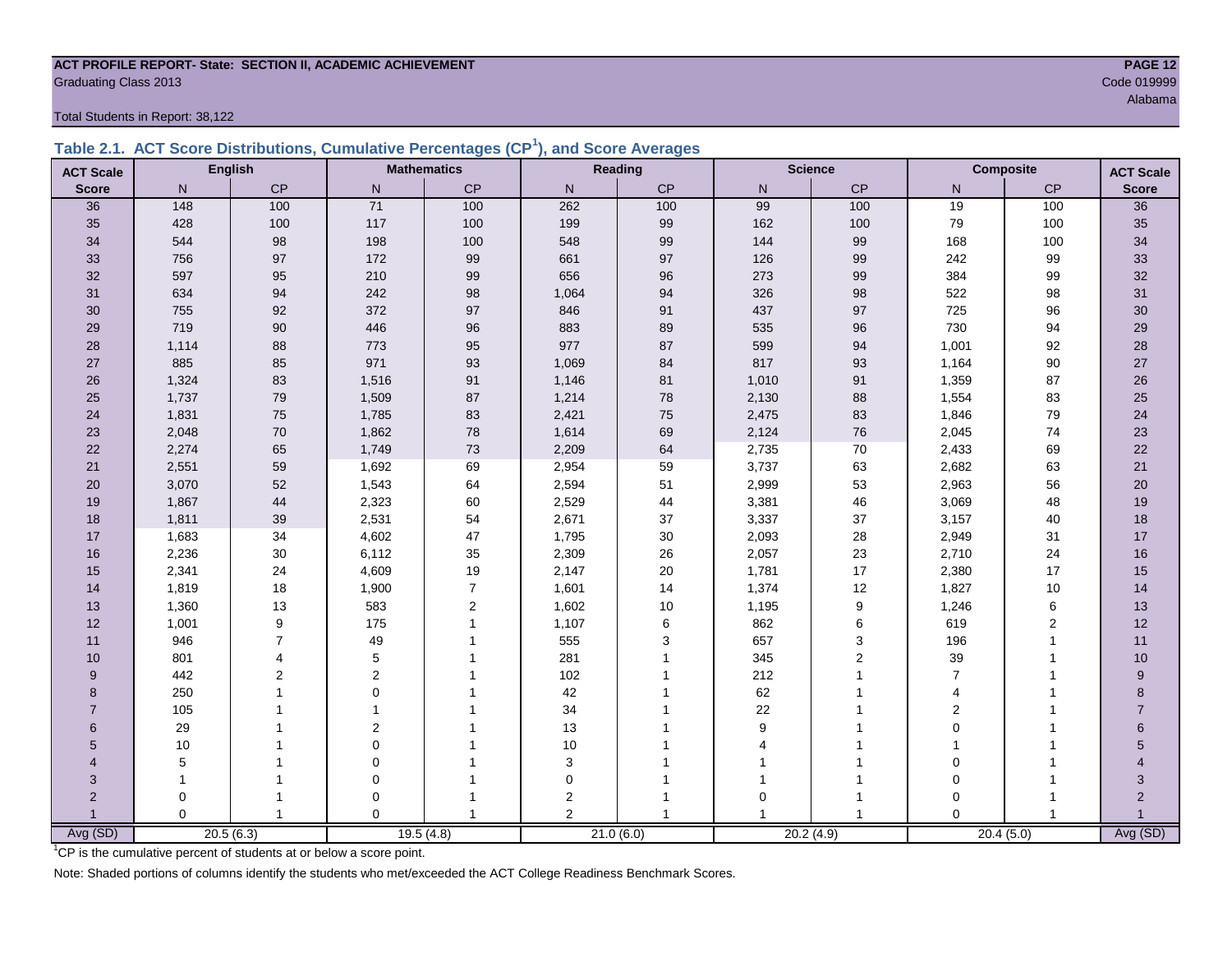#### **ACT PROFILE REPORT- State: SECTION II, ACADEMIC ACHIEVEMENT PAGE 13 Graduating Class 2013** Code 019999

**ACT Scale Score**

#### Total Students in Report: 38,122

|                  | Table 2.2. AUT JUDSCULE DISTINGUIONS, CUMURUIVE FEICENTAGES (UF T), AND JUDSCULE AVEIAGES |                |                          |           |                                           |           |                        |           |                                  |           |                                               |                |                                               |     |                |
|------------------|-------------------------------------------------------------------------------------------|----------------|--------------------------|-----------|-------------------------------------------|-----------|------------------------|-----------|----------------------------------|-----------|-----------------------------------------------|----------------|-----------------------------------------------|-----|----------------|
|                  |                                                                                           | <b>English</b> |                          |           |                                           |           | Reading                |           |                                  |           | <b>Mathematics</b>                            |                |                                               |     |                |
| <b>ACT Scale</b> | <b>Usage/ Mechanics</b>                                                                   |                | <b>Rhetorical Skills</b> |           | <b>Social Studies/</b><br><b>Sciences</b> |           | <b>Arts/Literature</b> |           | <b>Pre/Elementary</b><br>Algebra |           | <b>Algebra/ Coordinate</b><br><b>Geometry</b> |                | <b>Plane Geometry/</b><br><b>Trigonometry</b> |     | <b>ACTS</b>    |
| <b>Score</b>     | N <sub>1</sub>                                                                            | <b>CP</b>      | N                        | <b>CP</b> | N.                                        | <b>CP</b> | N.                     | <b>CP</b> | N.                               | <b>CP</b> | N                                             | <b>CP</b>      | N <sub>1</sub>                                | CP  | <b>Sco</b>     |
| 18               | 1,259                                                                                     | 100            | 646                      | 100       | 783                                       | 100       | 1,159                  | 100       | 860                              | 100       | 139                                           | 100            | 203                                           | 100 | 18             |
| 17               | 1,880                                                                                     | 97             | 458                      | 98        | 1,677                                     | 98        | 1,374                  | 97        | 942                              | 98        | 247                                           | 100            | 85                                            | 99  | 17             |
| 16               | 1,801                                                                                     | 92             | 1,714                    | 97        | 1,920                                     | 94        | 1,924                  | 93        | 1,011                            | 95        | 415                                           | 99             | 775                                           | 99  | 16             |
| 15               | 1,437                                                                                     | 87             | 2,427                    | 93        | 1,756                                     | 89        | 2,174                  | 88        | 1,699                            | 93        | 1,255                                         | 98             | 1,332                                         | 97  | 15             |
| 14               | 1,915                                                                                     | 83             | 2,458                    | 86        | 2,114                                     | 84        | 2,422                  | 83        | 1,706                            | 88        | 1,778                                         | 95             | 1,839                                         | 94  | 14             |
| 13               | 2,107                                                                                     | 78             | 2,802                    | 80        | 2,947                                     | 78        | 2,656                  | 76        | 2,449                            | 84        | 3,322                                         | 90             | 2,133                                         | 89  | 13             |
| 12               | 2,772                                                                                     | 73             | 4,155                    | 72        | 4,188                                     | 71        | 2,921                  | 69        | 2,808                            | 77        | 3,068                                         | 81             | 4,543                                         | 83  | 12             |
| 11               | 3,868                                                                                     | 65             | 3,575                    | 62        | 3,534                                     | 60        | 4,046                  | 62        | 3,652                            | 70        | 4,197                                         | 73             | 3,171                                         | 71  | 11             |
| 10               | 4,434                                                                                     | 55             | 3,876                    | 52        | 3,879                                     | 50        | 3,508                  | 51        | 3,507                            | 60        | 6,983                                         | 62             | 4,560                                         | 63  | 10             |
| 9                | 3,984                                                                                     | 44             | 4,615                    | 42        | 4,275                                     | 40        | 3,228                  | 42        | 2,931                            | 51        | 5,043                                         | 44             | 6,255                                         | 51  | 9              |
| 8                | 3,155                                                                                     | 33             | 3,966                    | 30        | 3,719                                     | 29        | 4,129                  | 33        | 5,004                            | 43        | 5,268                                         | 31             | 5,353                                         | 35  | 8              |
| $\overline{7}$   | 3,009                                                                                     | 25             | 2,714                    | 19        | 3,846                                     | 19        | 2,808                  | 23        | 6,162                            | 30        | 3,126                                         | 17             | 3,596                                         | 21  |                |
| 6                | 2,418                                                                                     | 17             | 1,900                    | 12        | 1,783                                     | 9         | 2,474                  | 15        | 3,199                            | 14        | 1,426                                         | 9              | 2,011                                         | 11  | 6              |
| 5                | 1,873                                                                                     | 11             | 1,605                    | 7         | 980                                       | 4         | 2,110                  | 9         | 1,363                            | 6         | 1,036                                         | 5              | 687                                           | 6   | 5              |
| 4                | 1,230                                                                                     | 6              | 831                      | 3         | 389                                       | 2         | 791                    | 3         | 558                              | 2         | 247                                           | $\overline{2}$ | 1,050                                         | 4   | $\overline{4}$ |
| 3                | 733                                                                                       | 3              | 313                      |           | 214                                       |           | 296                    |           | 204                              |           | 425                                           | 2              | 122                                           |     | 3              |

2 | 225 | 1 | 63 | 1 | 98 | 1 | 88 | 1 | 59 | 1 | 25 | 1 | 278 | 1 | 2 1 22 1 | 4 | 1 | 20 | 1 | 14 | 1 | 8 | 1 | 122 | 1 | 129 | 1 | 1 Avg (SD) 10.3 (3.8) 10.4 (3.4) 10.7 (3.4) 10.5 (3.7) 9.9 (3.4) 9.9 (2.7) 9.7 (2.9) Avg (SD)

**Table 2.2. ACT Subscore Distributions, Cumulative Percentages (CP<sup>1</sup> ), and Subscore Averages**

<sup>1</sup>CP is the cumulative percent of students at or below a score point.

#### **Table 2.3. ACT Score Quartile Values**

| <b>Quartile</b>      | Enalish | <b>Mathematics</b> | Reading      | <b>Science</b> | Composite |
|----------------------|---------|--------------------|--------------|----------------|-----------|
| Q3 (75th Percentile) | 25      | ົ<br>ںے            | $\sim$<br>24 | ົ<br>د∠        | 24        |
| Q2 (50th Percentile) | 20      |                    | oc<br>∠∪     | 20             | 20        |
| Q1 (25th Percentile) |         |                    |              |                |           |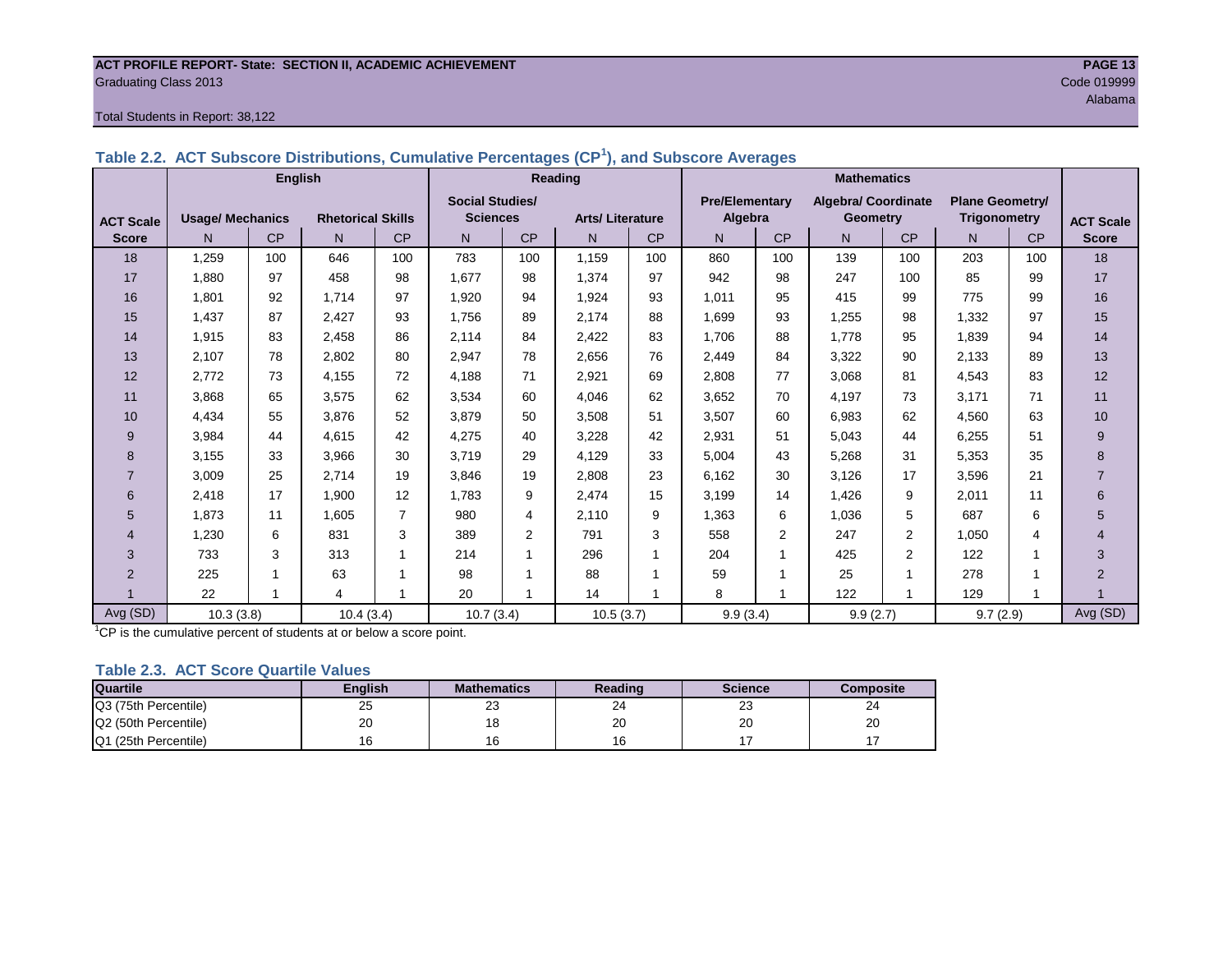Total Students in Report: 38,122

#### **Table 2.4. Average ACT Composite Scores for Race/Ethnicity by Level of Preparation**

| <b>Student</b>  |                                 | <b>Number of Students</b> | <b>Percent Taking</b>     |                     | <b>Average ACT Composite Score</b> |
|-----------------|---------------------------------|---------------------------|---------------------------|---------------------|------------------------------------|
| <b>Group</b>    | <b>Race/Ethnicity</b>           | <b>Tested</b>             | Core or More <sup>1</sup> | <b>Core or More</b> | <b>Less Than Core</b>              |
|                 | <b>All Students</b>             | 38,122                    | 79                        | 21.0                | 18.2                               |
|                 | <b>Black/African American</b>   | 10,512                    | 75                        | 17.6                | 16.0                               |
|                 | American Indian/Alaska Native   | 259                       | 80                        | 20.7                | 17.0                               |
|                 | White                           | 23,474                    | 81                        | 22.4                | 19.3                               |
| <b>State</b>    | Hispanic/Latino                 | 1,244                     | 76                        | 20.4                | 17.5                               |
|                 | Asian                           | 535                       | 86                        | 24.5                | 21.9                               |
|                 | Native Hawaiian/Other Pac. Isl. | 31                        | 90                        | 21.8                | 19.0                               |
|                 | I Two or more races             | 1,070                     | 80                        | 21.1                | 18.7                               |
|                 | Prefer not/No Response          | 997                       | 68                        | 22.2                | 19.7                               |
|                 | <b>All Students</b>             | 1,799,243                 | 74                        | 21.7                | 18.7                               |
|                 | Black/African American          | 239,598                   | 69                        | 17.5                | 15.6                               |
|                 | American Indian/Alaska Native   | 14,217                    | 62                        | 19.1                | 16.5                               |
|                 | <b>White</b>                    | 1,034,712                 | 76                        | 22.9                | 20.0                               |
| <b>National</b> | Hispanic/Latino                 | 259,741                   | 72                        | 19.5                | 17.2                               |
|                 | Asian                           | 71,677                    | 81                        | 24.1                | 21.5                               |
|                 | Native Hawaiian/Other Pac. Isl. | 4,772                     | 71                        | 20.5                | 17.5                               |
|                 | Two or more races               | 64,221                    | 74                        | 21.9                | 19.2                               |
|                 | Prefer not/No Response          | 110,305                   | 58                        | 22.4                | 18.4                               |

<sup>1</sup>"Core or More" results correspond to students taking four or more years of English AND three or more years each of math, social studies, and natural science.

#### **Table 2.5. Average ACT Scores by Race/Ethnicity**

| <b>Student</b>  |                                 |                |                    |                |                |                  |
|-----------------|---------------------------------|----------------|--------------------|----------------|----------------|------------------|
| <b>Group</b>    | <b>Race/Ethnicity</b>           | <b>English</b> | <b>Mathematics</b> | <b>Reading</b> | <b>Science</b> | <b>Composite</b> |
|                 | <b>All Students</b>             | 20.5           | 19.5               | 21.0           | 20.2           | 20.4             |
|                 | <b>Black/African American</b>   | 16.6           | 16.9               | 17.5           | 17.3           | 17.2             |
|                 | American Indian/Alaska Native   | 20.0           | 18.9               | 20.6           | 19.6           | 19.9             |
|                 | White                           | 22.3           | 20.6               | 22.4           | 21.4           | 21.8             |
| <b>State</b>    | Hispanic/Latino                 | 19.5           | 19.2               | 20.1           | 19.6           | 19.7             |
|                 | Asian                           | 23.9           | 24.9               | 23.5           | 23.6           | 24.1             |
|                 | Native Hawaiian/Other Pac. Isl. | 22.1           | 20.5               | 21.2           | 21.8           | 21.5             |
|                 | Two or more races               | 20.7           | 19.6               | 21.2           | 20.2           | 20.6             |
|                 | Prefer not/No Response          | 21.2           | 20.1               | 21.9           | 20.8           | 21.1             |
|                 | <b>All Students</b>             | 20.2           | 20.9               | 21.1           | 20.7           | 20.9             |
|                 | Black/African American          | 15.7           | 17.2               | 17.0           | 16.9           | 16.9             |
|                 | American Indian/Alaska Native   | 16.6           | 18.2               | 18.3           | 18.3           | 18.0             |
|                 | White                           | 21.8           | 21.9               | 22.6           | 22.0           | 22.2             |
| <b>National</b> | Hispanic/Latino                 | 17.7           | 19.3               | 18.9           | 18.8           | 18.8             |
|                 | Asian                           | 22.5           | 25.0               | 22.9           | 23.1           | 23.5             |
|                 | Native Hawaiian/Other Pac. Isl. | 18.6           | 20.1               | 19.5           | 19.5           | 19.5             |
|                 | Two or more races               | 20.6           | 20.9               | 21.6           | 20.9           | 21.1             |
|                 | Prefer not/No Response          | 20.0           | 20.8               | 21.0           | 20.5           | 20.7             |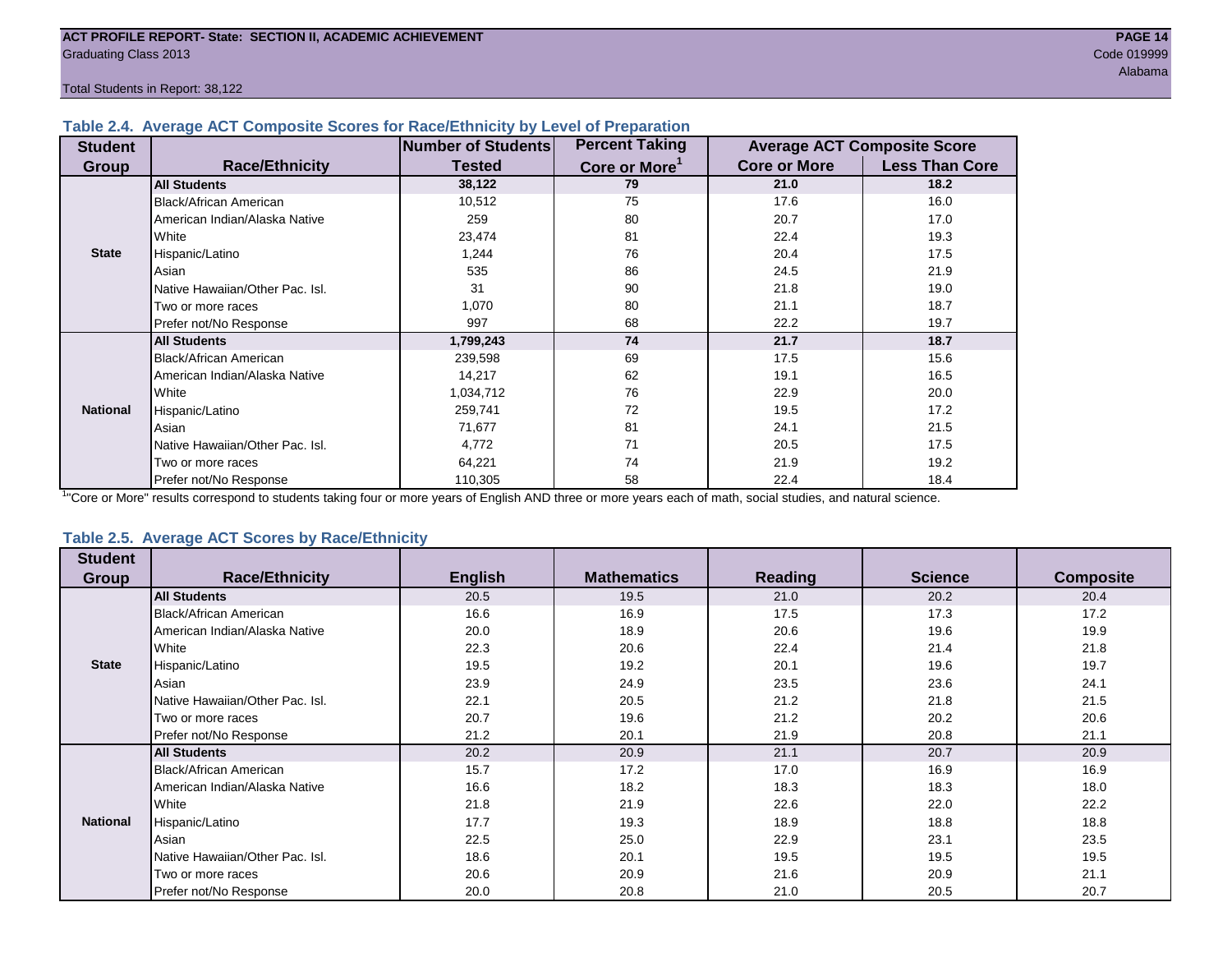#### **ACT PROFILE REPORT- State: SECTION II, ACADEMIC ACHIEVEMENT PAGE 15** Graduating Class 2013 Code 019999

Total Students in Report: 38,122

| <b>Student</b>  | <b>CRS</b> |         | <b>English</b> |         | <b>Mathematics</b> |         | <b>Reading</b> | <b>Science</b> |    |  |
|-----------------|------------|---------|----------------|---------|--------------------|---------|----------------|----------------|----|--|
| Group           | Range      | N       | %              | N       | %                  | N       | %              | N              | %  |  |
|                 | 33 to 36   | 1,876   | 5              | 558     |                    | 1,670   | 4              | 531            |    |  |
|                 | 28 to 32   | 3,819   | 10             | 2,043   | 5                  | 4,426   | 12             | 2,170          | 6  |  |
|                 | 24 to 27   | 5,777   | 15             | 5,781   | 15                 | 5,850   | 15             | 6,432          | 17 |  |
| <b>State</b>    | 20 to 23   | 9,943   | 26             | 6,846   | 18                 | 9,371   | 25             | 11.595         | 30 |  |
|                 | 16 to 19   | 7,597   | 20             | 15,568  | 41                 | 9,304   | 24             | 10,868         | 29 |  |
|                 | 13 to 15   | 5,520   | 14             | 7,092   | 19                 | 5,350   | 14             | 4,350          | 11 |  |
|                 | 01 to 12   | 3,590   | 9              | 234     |                    | 2,151   | 6              | 2,176          | 6  |  |
|                 | 33 to 36   | 81,846  | 5              | 51,648  | 3                  | 89,731  | 5              | 36,033         | 2  |  |
|                 | 28 to 32   | 175,672 | 10             | 156,561 | 9                  | 239,643 | 13             | 138,865        | 8  |  |
|                 | 24 to 27   | 291.095 | 16             | 385,102 | 21                 | 277.723 | 15             | 364,600        | 20 |  |
| <b>National</b> | 20 to 23   | 447,398 | 25             | 343,822 | 19                 | 424,936 | 24             | 542,531        | 30 |  |
|                 | 16 to 19   | 327,718 | 18             | 590.816 | 33                 | 384.706 | 21             | 413,107        | 23 |  |
|                 | 13 to 15   | 242,064 | 13             | 258,384 | 14                 | 240,069 | 13             | 183,840        | 10 |  |
|                 | 01 to 12   | 233,450 | 13             | 12,910  |                    | 142,435 | 8              | 120,267        |    |  |

#### **Table 2.6. Percent of Students in College Readiness Standards (CRS) Score Ranges**

#### **Table 2.7. Average ACT Scores by Gender**

| <b>Student Group</b> | <b>Gender</b> |         |         | <b>Average ACT Scores</b> |             |         |         |           |  |  |  |
|----------------------|---------------|---------|---------|---------------------------|-------------|---------|---------|-----------|--|--|--|
|                      |               | N       | Percent | Enalish                   | Mathematics | Reading | Science | Composite |  |  |  |
|                      | Males         | 17,353  | 46      | 20.3                      | 20.0        | 20.9    | 20.7    | 20.6      |  |  |  |
| <b>State</b>         | Females       | 20,766  | 54      | 20.7                      | 19.1        | 21.0    | 19.7    | 20.3      |  |  |  |
|                      | Missing       |         |         | 13.0                      | 16.7        | 15.0    | 13.3    | 14.7      |  |  |  |
|                      | Males         | 835,431 | 46      | 19.8                      | 21.4        | 20.9    | 21.2    | 20.9      |  |  |  |
| <b>National</b>      | Females       | 954,919 | 53      | 20.6                      | 20.5        | 21.4    | 20.4    | 20.9      |  |  |  |
|                      | Missing       | 8,893   | 0       | 16.1                      | 18.2        | 17.6    | 17.7    | 17.5      |  |  |  |

#### **Table 2.8. Percent of Students Who Met College Readiness Benchmark Scores by Gender**

| <b>Student Group</b> | Gender  |         | <b>Percent of Students</b> |                |         |                 |  |  |  |  |
|----------------------|---------|---------|----------------------------|----------------|---------|-----------------|--|--|--|--|
|                      |         | English | Mathematics                | Reading        | Science | <b>All Four</b> |  |  |  |  |
| <b>State</b>         | Males   | 64      | 36                         | 41             | 34      | 23              |  |  |  |  |
|                      | Females | 67      | 28                         | 4 <sup>1</sup> | 25      |                 |  |  |  |  |
| <b>National</b>      | Males   | 62      | 47                         | 43             | 40      | 29              |  |  |  |  |
|                      | Females | 67      | 4 <sup>1</sup>             | 45             | 33      | 24              |  |  |  |  |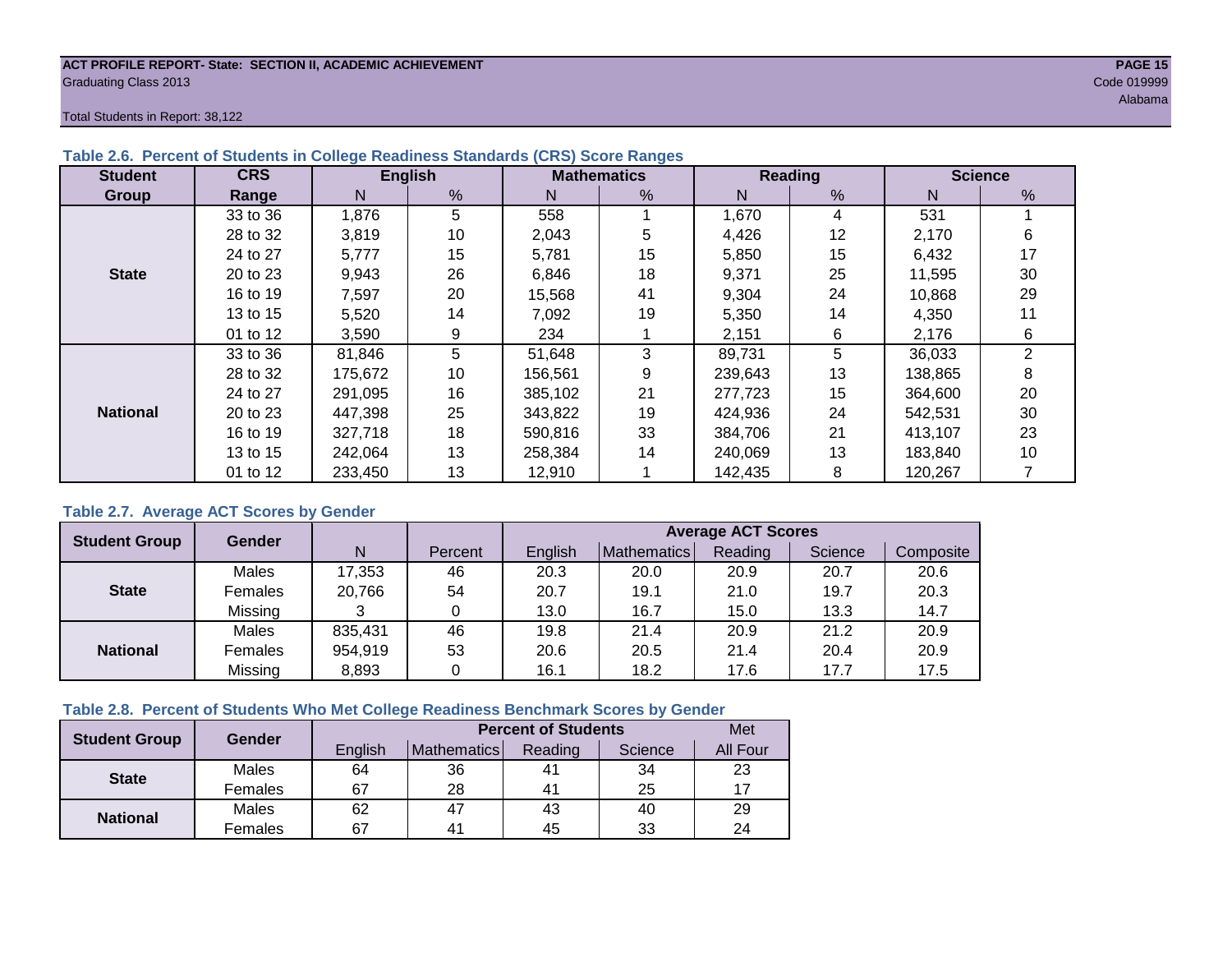#### **ACT PROFILE REPORT- State: SECTION II, ACADEMIC ACHIEVEMENT PAGE 16** Graduating Class 2013 Code 019999

#### Total Students in Report: 38,122

| <b>Student</b>  | Curriculum                              | N        | <b>English</b> |      | <b>Mathematics</b> |      | Reading |      |       | <b>Science</b> | <b>Composite</b>      |      |
|-----------------|-----------------------------------------|----------|----------------|------|--------------------|------|---------|------|-------|----------------|-----------------------|------|
| Group           | Taken $^{\scriptscriptstyle\mathsf{T}}$ |          | CRB %          | Avg  | CRB %              | Avg  | CRB %   | Avg  | CRB % | Avg            | $CRB \%$ <sup>4</sup> | Avg  |
|                 | Core or More <sup>2</sup>               | 30,233   | 71             | 21.3 | 36                 | 20.1 | 45      | 21.5 | 33    | 20.7           | 23                    | 21.0 |
| <b>State</b>    | Less than Corel                         | 7,520    | 46             | 17.8 | 15                 | 17.4 | 26      | 18.7 | 15    | 18.2           | 8                     | 18.2 |
|                 | Missing <sup>3</sup>                    | 369      | 37             | 16.3 | 14                 | 17.1 | 28      | 18.4 | 17    | 18.0           |                       | 17.6 |
|                 | Core or More                            | ,322,739 | 71             | 21.2 | 50                 | 21.7 | 50      | 22.0 | 42    | 21.5           | 31                    | 21.7 |
| <b>National</b> | Less than Core                          | 396,592  | 48             | 17.8 | 27                 | 18.9 | 30      | 19.0 | 22    | 18.8           | 14                    | 18.7 |
|                 | Missing                                 | 79,912   | 36             | 16.0 | 19                 | 17.8 | 24      | 17.5 | 17    | 17.7           | 10                    | 17.4 |

#### **Table 2.9. College Readiness Benchmark (CRB) Percent and Average ACT Scores by Overall High School Curriculum**

<sup>1</sup> "Curriculum Taken" reflects overall high school curriculum in this table.

 $^2$  "Core or More" results correspond to students taking four or more years of English AND three or more years each of math, social studies, and natural science.

 $3$  Zero years or no coursework information reported in one or more content areas.

 $4$  Composite CRB% results reflect students who met all four subject-area benchmarks.

#### **Table 2.10. College Readiness Benchmark (CRB) Percent and Average ACT Scores by Content-Specific Curriculum**

| <b>Student</b>  | Curriculum                    |          | <b>English</b> |      |          | <b>Mathematics</b> |      |          | <b>Reading</b> |      |          | <b>Science</b> |      |  |
|-----------------|-------------------------------|----------|----------------|------|----------|--------------------|------|----------|----------------|------|----------|----------------|------|--|
| Group           | $\mathsf{Taken}^{\mathsf{T}}$ |          | CRB %          | Avg  | N        | CRB %              | Avg  | N        | CRB %          | Avg  | N        | CRB %          | Avg  |  |
|                 | Core or More <sup>2</sup>     | 37,348   | 66             | 20.6 | 35,900   | 33                 | 19.7 | 36,229   | 42             | 21.7 | 32,268   | 32             | 20.6 |  |
| <b>State</b>    | Less than Corel               | 435      | 46             | 17.7 | .870     |                    | 15.9 | ,553     | 30             | 19.1 | 5,508    | 13             | 18.0 |  |
|                 | Missing <sup>3</sup>          | 339      | 36             | 16.3 | 352      | 14                 | 17.1 | 340      | 29             | 18.4 | 346      | 18             | 18.0 |  |
|                 | Core or More                  | .646,286 | 67             | 20.6 | ,648,697 | 46                 | 21.3 | .554,990 | 46             | 21.5 | ,506,965 | 40             | 21.3 |  |
| <b>National</b> | Less than Core                | 84,048   | 36             | 15.9 | 77,906   |                    | 16.3 | 171,617  | 32             | 19.7 | 218,267  |                | 18.0 |  |
|                 | Missing                       | 68,909   | 38             | 16.4 | 72,640   | 20                 | 17.9 | 72,636   | 25             | 17.7 | 74,011   | 18             | 17.8 |  |

<sup>1</sup>"Curriculum Taken" reflects content-specific curriculum in this table.

<sup>2</sup> "Core or More" results correspond to students taking four or more years of English or three or more years of math, social studies, or natural science, respectively. For instance, Reading "Core or More" results correspond to students taking three or more years of social studies, regardless of courses taken in other content areas.

 $3$  Zero years or no coursework information reported in the specified content area.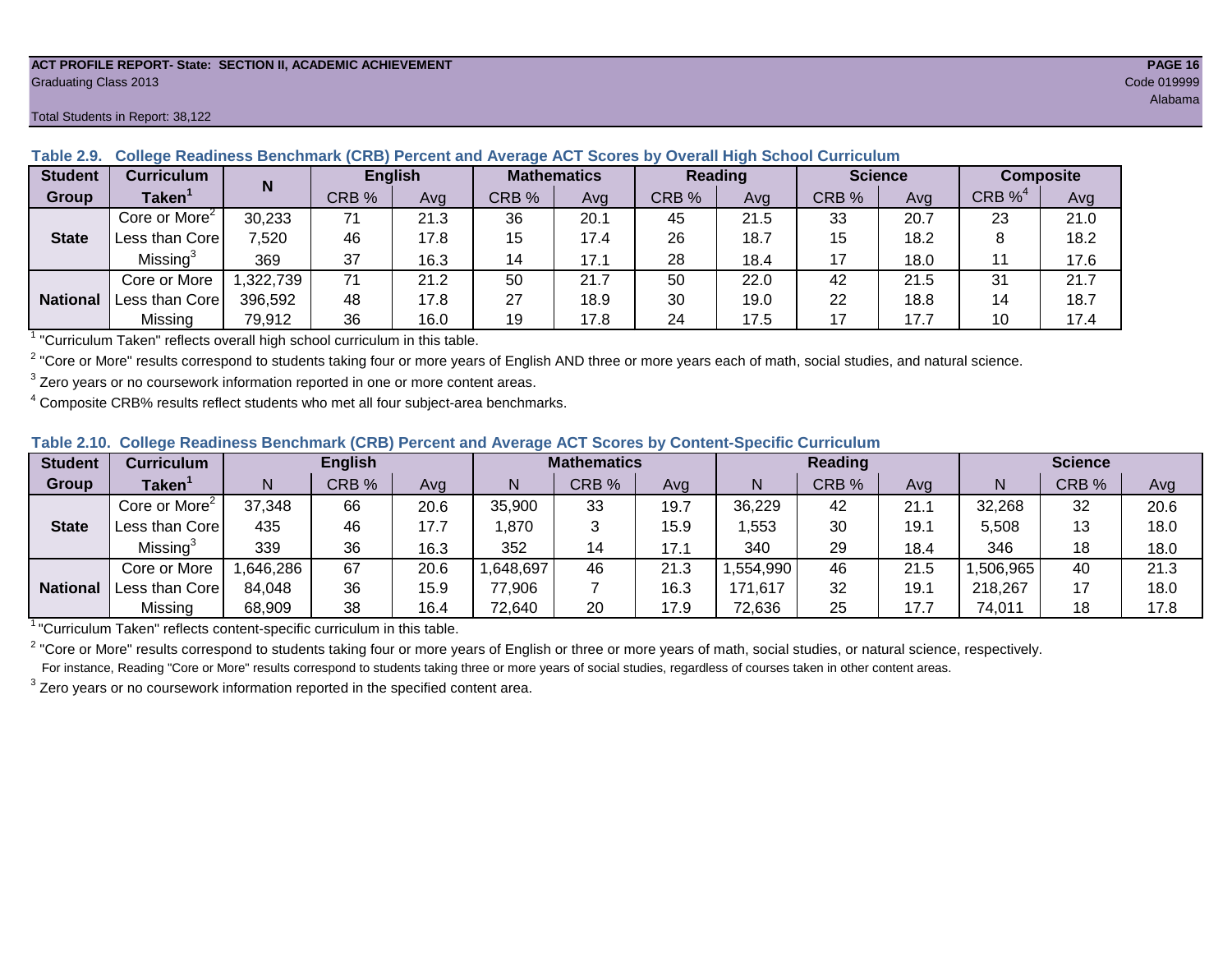Total Students in Report: 38,122

## Section III College Readiness and the Impact of Course Rigor

Beginning with the Graduating Class of 2013, all students whose scores are college reportable, both standard and extended time tests, are now included. Also beginning with the 2013 Graduating Class data, College Readiness Benchmarks for Reading and Science were updated to reflect the most recent college coursework research.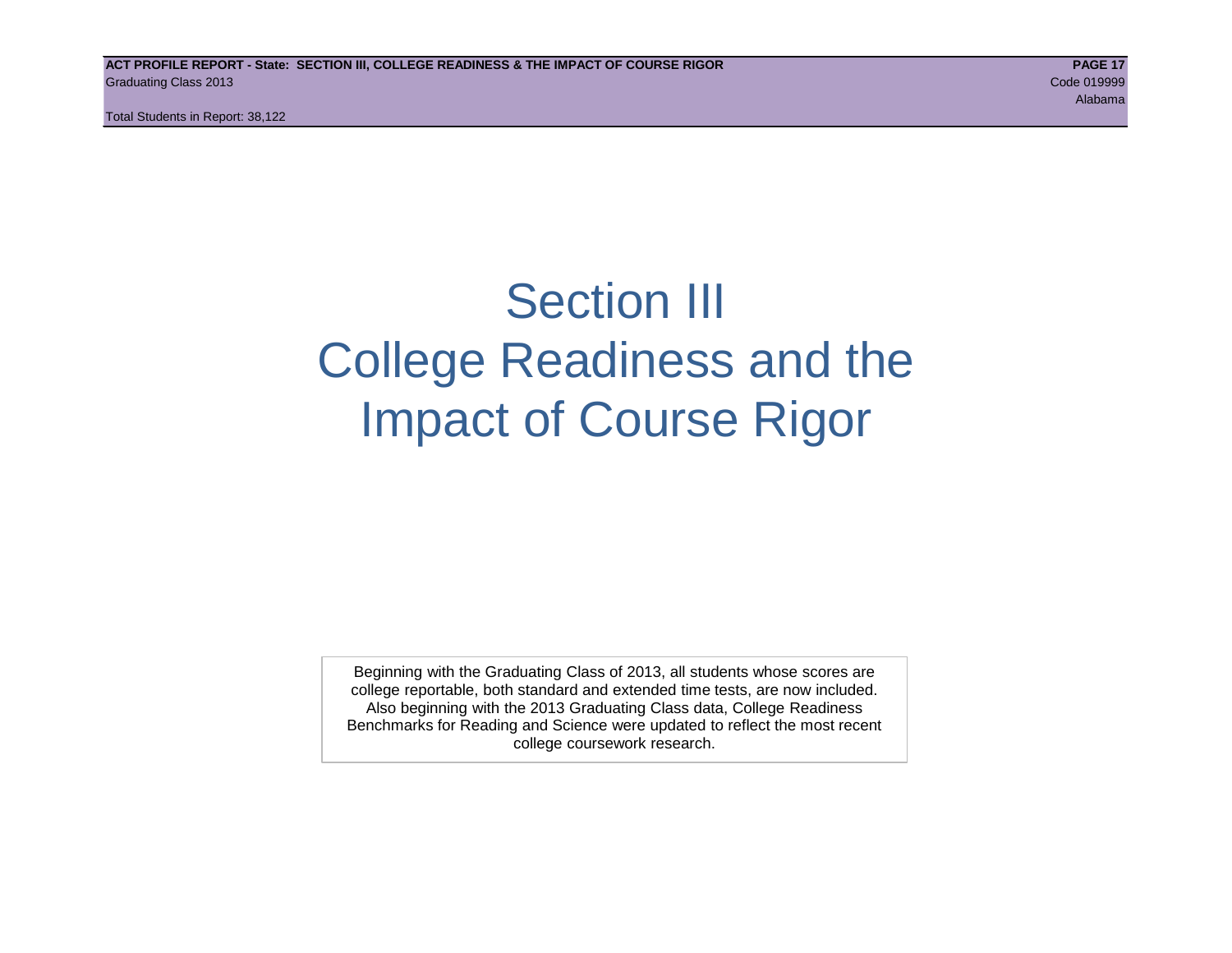#### **ACT PROFILE REPORT - State: SECTION III, COLLEGE READINESS & THE IMPACT OF COURSE RIGOR PAGE 18** Graduating Class 2013 Code 019999

Total Students in Report: 38,122

### **Figure 3.1. Percent of Students Who Met ACT College Readiness Benchmark Scores by Race/Ethnicity: ENGLISH**



ACT English Benchmark Score = **18**

**□ Percent Ready DPercent Not Ready**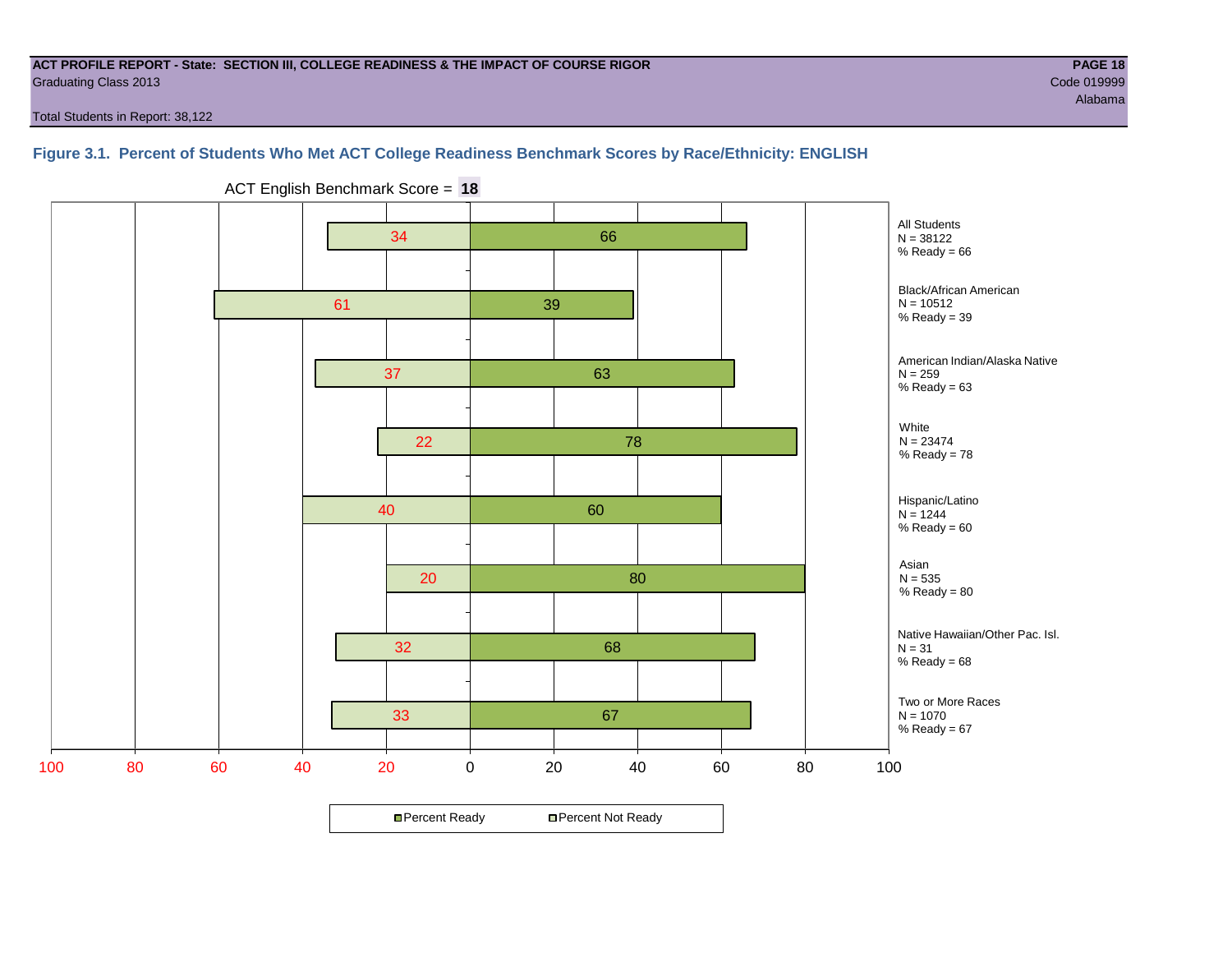#### **ACT PROFILE REPORT - State: SECTION III, COLLEGE READINESS & THE IMPACT OF COURSE RIGOR PAGE 19** Graduating Class 2013 Code 019999

Total Students in Report: 38,122

### **Figure 3.2. Percent of Students Who Met ACT College Readiness Benchmark Scores by Race/Ethnicity: MATHEMATICS**



ACT Mathematics Benchmark Score = **22**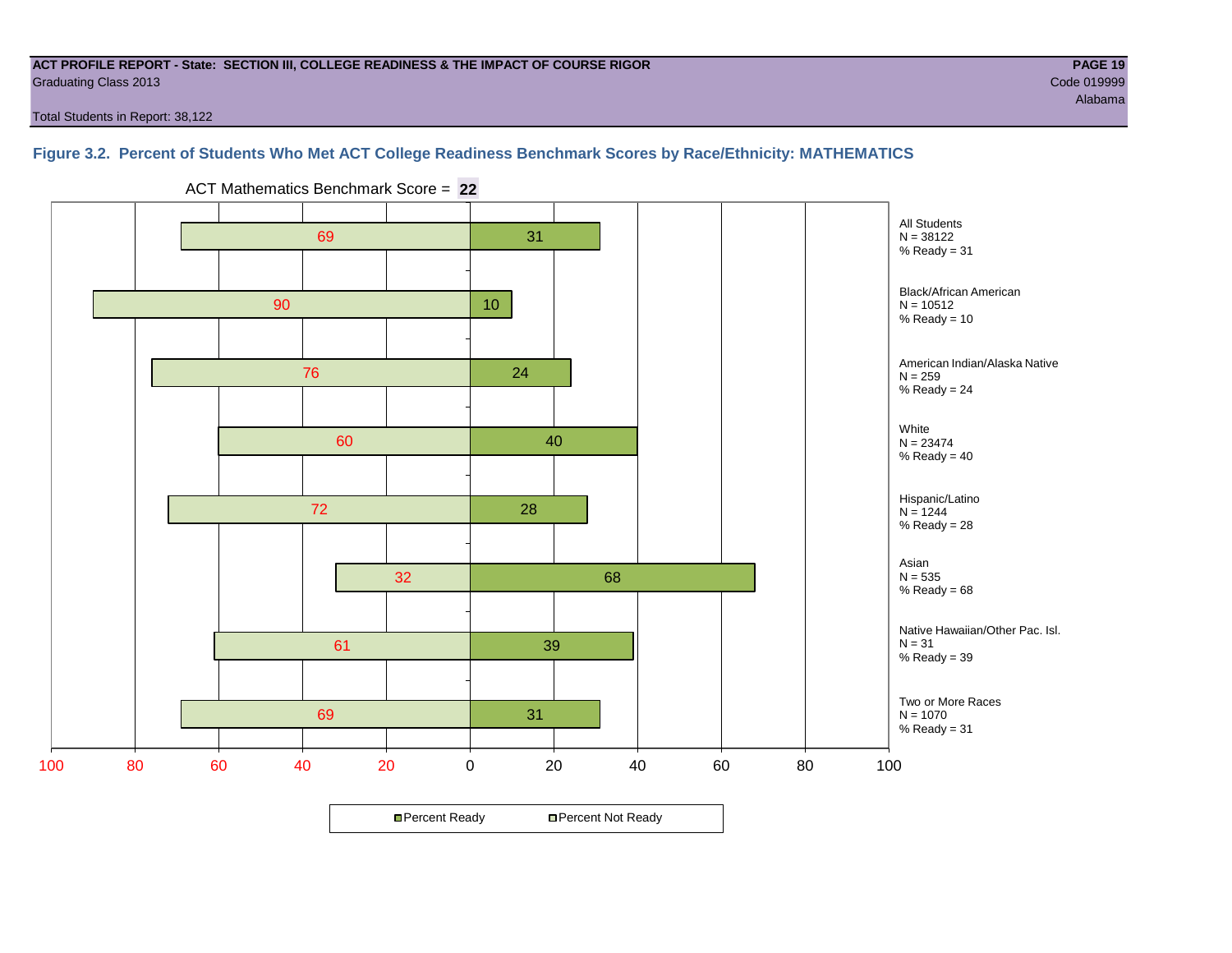#### **ACT PROFILE REPORT - State: SECTION III, COLLEGE READINESS & THE IMPACT OF COURSE RIGOR PAGE 20** Graduating Class 2013 Code 019999

Alabama

Total Students in Report: 38,122

#### **Figure 3.3. Percent of Students Who Met ACT College Readiness Benchmark Scores by Race/Ethnicity: READING**



ACT Reading Benchmark Score = **22**

**□ Percent Ready DPercent Not Ready**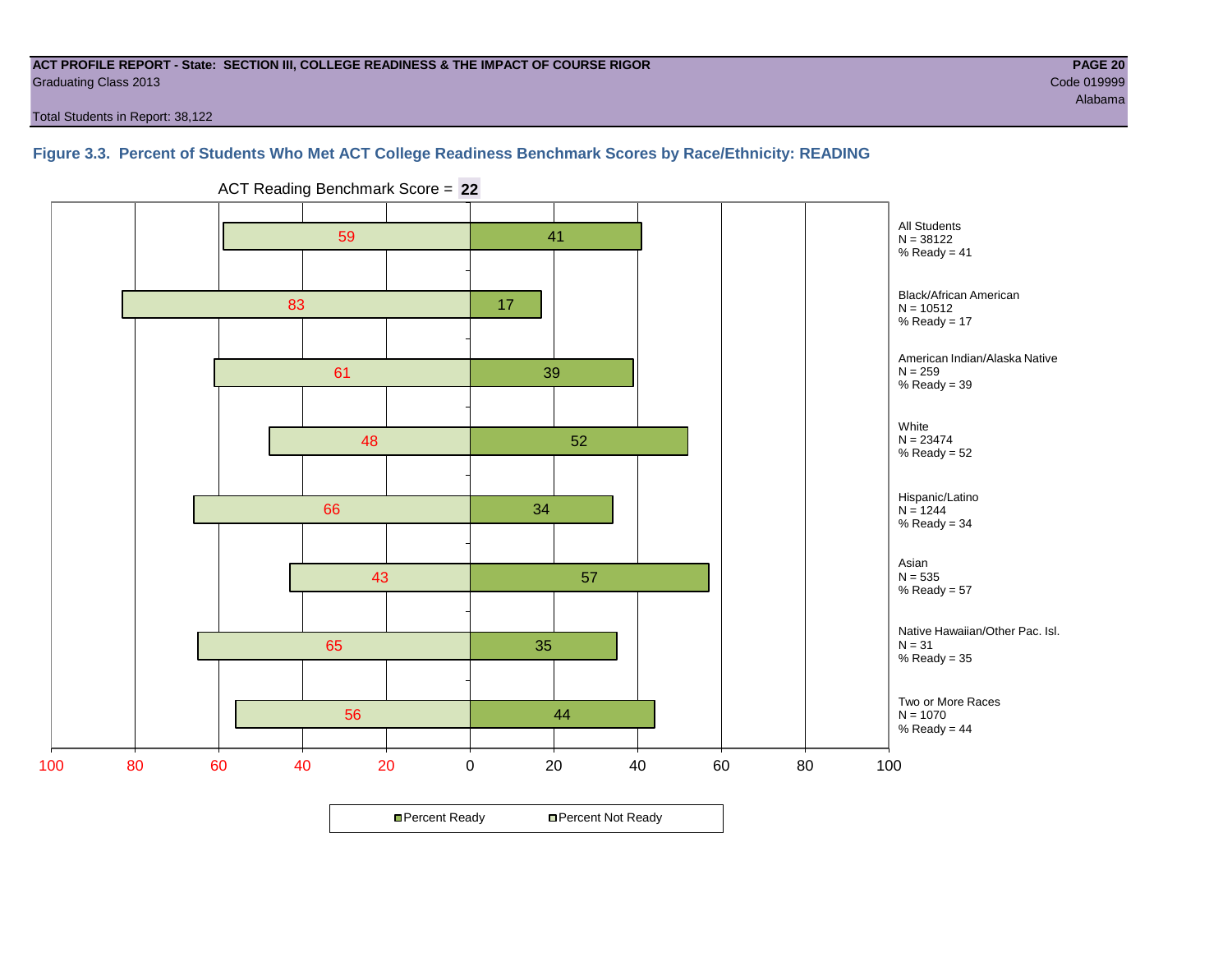#### **ACT PROFILE REPORT - State: SECTION III, COLLEGE READINESS & THE IMPACT OF COURSE RIGOR PAGE 21** Graduating Class 2013 Code 019999

Alabama

Total Students in Report: 38,122

#### **Figure 3.4. Percent of Students Who Met ACT College Readiness Benchmark Scores by Race/Ethnicity: SCIENCE**



ACT Science Benchmark Score = **23**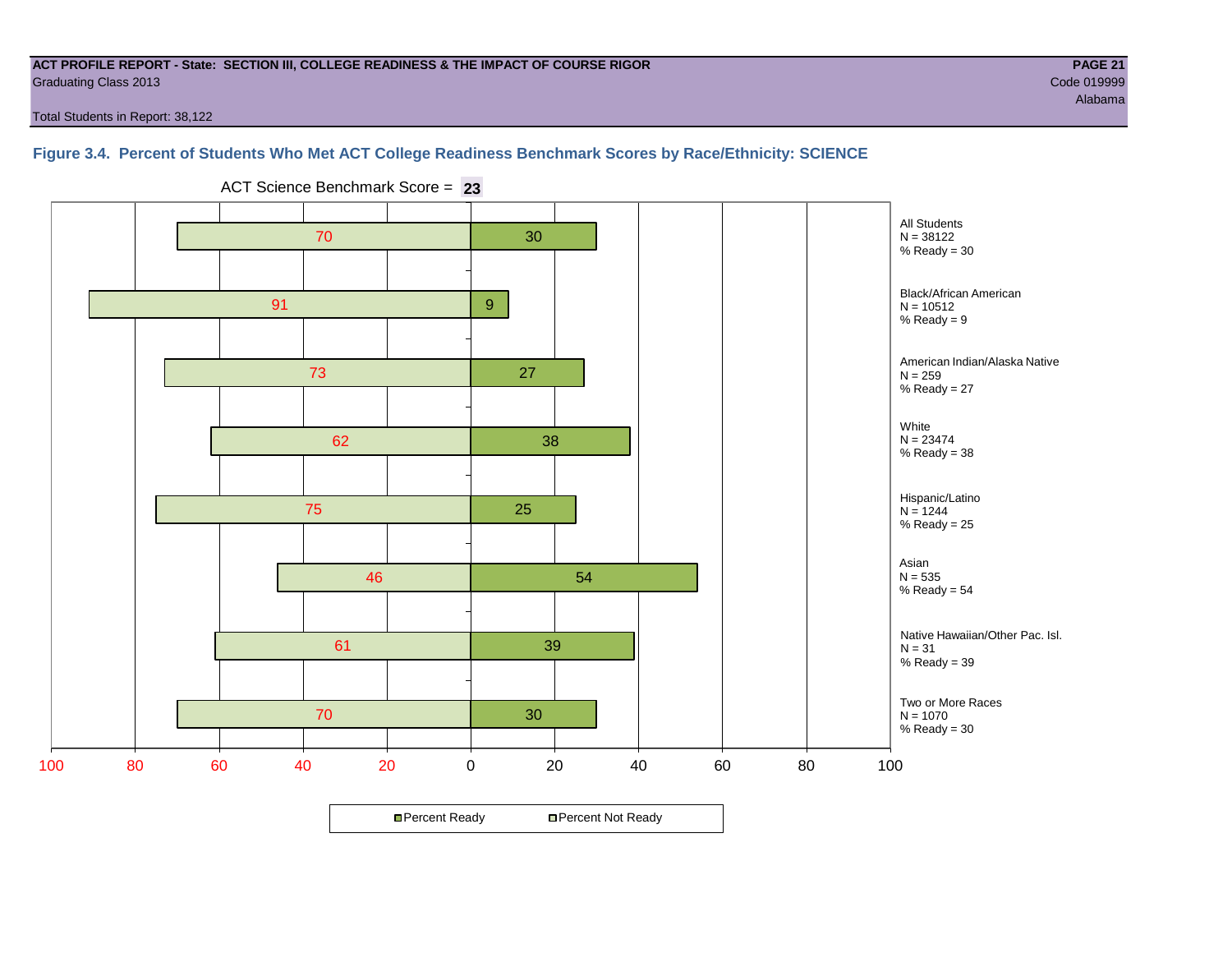#### **ACT PROFILE REPORT - State: SECTION III, COLLEGE READINESS & THE IMPACT OF COURSE RIGOR PAGE 22** Graduating Class 2013 Code 019999

Total Students in Report: 38,122

**Figure 3.5. Percent of Students Who Met ACT College Readiness Benchmark Scores by Race/Ethnicity: ALL FOUR**

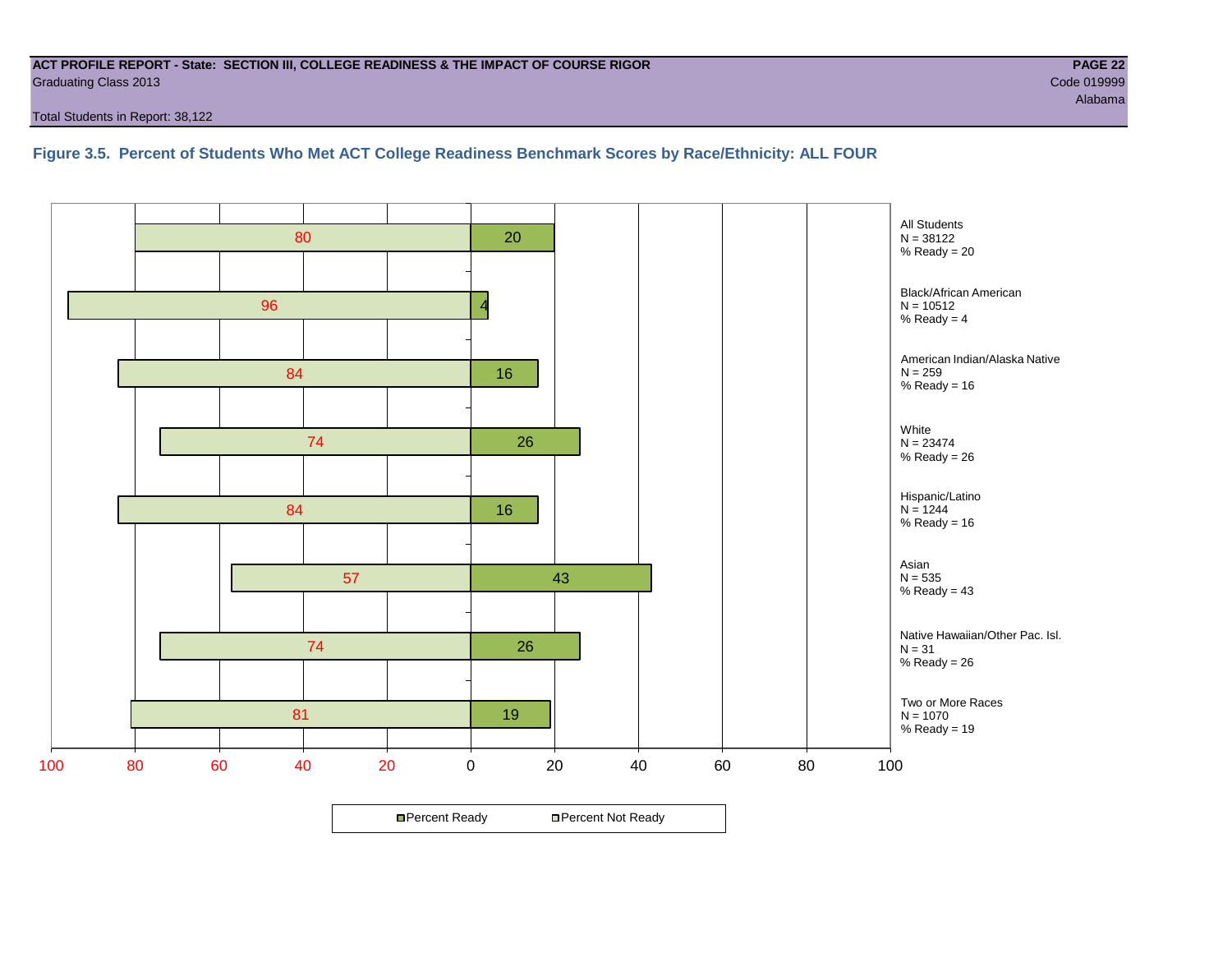#### **ACT PROFILE REPORT - State: SECTION III, COLLEGE READINESS & THE IMPACT OF COURSE RIGOR PAGE 23** Graduating Class 2013 Code 019999

Total Students in Report: 38,122

**Table 3.1. Average ACT Scores and Average ACT Score Changes by Common Course Patterns**

| <b>Course Pattern</b>                            |                |                | <b>All Students</b> |                     |              |                | <b>Males</b> |                     |              |                | <b>Females</b> |                        |
|--------------------------------------------------|----------------|----------------|---------------------|---------------------|--------------|----------------|--------------|---------------------|--------------|----------------|----------------|------------------------|
|                                                  |                |                | <b>ACT</b>          | <b>Course Value</b> |              |                | <b>ACT</b>   | <b>Course Value</b> |              |                | <b>ACT</b>     | <b>Course Value</b>    |
| <b>ENGLISH COURSE PATTERN</b>                    | N.             | Percent        | English             | Added <sup>1</sup>  | N            | Percent        | English      | Added <sup>1</sup>  | N            | Percent        | English        | A d d e d <sup>1</sup> |
| Eng 9, Eng 10, Eng 11, Eng 12, & Other English   | 8,232          | 22             | 21.0                | 3.3                 | 3,548        | 20             | 20.7         | 3.5                 | 4,684        | 23             | 21.3           | 3.2                    |
| Eng 9, Eng 10, Eng 11, Eng 12                    | 29,116         | 76             | 20.5                | 2.8                 | 13,411       | 77             | 20.3         | 3.1                 | 15,702       | 76             | 20.6           | 2.5                    |
| Less than 4 years of English                     | 435            | $\mathbf 1$    | 17.7                |                     | 196          | $\overline{1}$ | 17.2         | $\sim$              | 239          | $\mathbf{1}$   | 18.1           |                        |
| Zero years / no English courses reported         | 339            | $\mathbf 1$    | 16.3                |                     | 198          | $\overline{1}$ | 16.1         |                     | 141          | $\mathbf{1}$   | 16.5           |                        |
|                                                  |                |                | <b>ACT</b>          | <b>Course Value</b> |              |                | <b>ACT</b>   | <b>Course Value</b> |              |                | <b>ACT</b>     | <b>Course Value</b>    |
| <b>MATHEMATICS COURSE PATTERN</b>                | N.             | Percent        | Math                | Added               | $\mathsf{N}$ | Percent        | Math         | Added <sup>1</sup>  | $\mathsf{N}$ | Percent        | Math           | A d d e d <sup>1</sup> |
| Alg 1, Alg 2, Geom, Trig, & Calc                 | 3,099          | 8              | 20.5                | 4.6                 | 1,259        | $\overline{7}$ | 21.5         | 5.5                 | 1,839        | 9              | 19.9           | 4.2                    |
| Alg 1, Alg 2, Geom, Trig, & Other Adv Math       | 5,203          | 14             | 20.1                | 4.2                 | 1,988        | 11             | 20.7         | 4.7                 | 3,215        | 15             | 19.7           | 4.0                    |
| Alg 1, Alg 2, Geom, & Trig                       | 3,811          | 10             | 17.8                | 1.9                 | 1,667        | 10             | 18.0         | 2.0                 | 2,143        | 10             | 17.6           | 1.9                    |
| Alg 1, Alg 2, Geom, & Other Adv Math             | 2,396          | 6              | 18.1                | 2.2                 | 1,104        | 6              | 18.3         | 2.3                 | 1,292        | 6              | 17.9           | 2.2                    |
| Other comb of 4 or more years of Math            | 16,132         | 42             | 21.2                | 5.3                 | 7.762        | 45             | 21.8         | 5.8                 | 8,370        | 40             | 20.6           | 4.9                    |
| Alg 1, Alg 2, & Geom                             | 3,637          | 10             | 16.5                | 0.6                 | 1,722        | 10             | 16.7         | 0.7                 | 1,914        | 9              | 16.3           | 0.6                    |
| Other comb of 3 or 3.5 years of Math             | 1.622          | 4              | 17.6                | 1.7                 | 801          | 5              | 17.9         | 1.9                 | 821          | $\overline{4}$ | 17.3           | 1.6                    |
| Less than 3 years of Math                        | 1,870          | 5              | 15.9                |                     | 847          | 5              | 16.0         | $\blacksquare$      | 1,023        | 5              | 15.7           |                        |
| Zero years / no Math courses reported            | 352            | $\mathbf 1$    | 17.1                |                     | 203          | $\overline{1}$ | 17.3         | $\blacksquare$      | 149          | 1              | 16.7           |                        |
|                                                  |                |                | <b>ACT</b>          | <b>Course Value</b> |              |                | <b>ACT</b>   | <b>Course Value</b> |              |                | <b>ACT</b>     | <b>Course Value</b>    |
| <b>SOCIAL SCIENCE COURSE PATTERN</b>             | N <sub>1</sub> | Percent        | Reading             | Added <sup>1</sup>  | N            | Percent        | Reading      | Added <sup>1</sup>  | N            | Percent        | Reading        | $A dded^1$             |
| US Hist, World Hist, Am Gov, & Other Hist        | 794            | $\overline{2}$ | 20.3                | 1.2                 | 387          | 2              | 20.0         | 1.1                 | 407          | $\mathbf{2}$   | 20.7           | 1.4                    |
| Other comb of 4 or more years Social Science     | 24,903         | 65             | 21.5                | 2.4                 | 11,153       | 64             | 21.4         | 2.5                 | 13,749       | 66             | 21.5           | 2.2                    |
| US Hist, World Hist, & Am Gov                    | 1,077          | 3              | 19.0                | $-0.1$              | 483          | 3              | 19.2         | 0.3                 | 594          | 3              | 18.8           | $-0.5$                 |
| Other comb of 3 or 3.5 years of Social Science   | 9,455          | 25             | 20.2                | 1.1                 | 4,377        | 25             | 20.4         | 1.5                 | 5,076        | 24             | 20.2           | 0.9                    |
| Less than 3 years of Social Science              | 1,553          | 4              | 19.1                |                     | 754          | $\overline{4}$ | 18.9         | $\sim$              | 799          | $\overline{4}$ | 19.3           |                        |
| Zero years / no Social Science courses reported  | 340            | $\mathbf 1$    | 18.4                |                     | 199          | $\overline{1}$ | 18.4         | $\sim$              | 141          | 1              | 18.4           |                        |
|                                                  |                |                | <b>ACT</b>          | <b>Course Value</b> |              |                | <b>ACT</b>   | Course Value        |              |                | <b>ACT</b>     | <b>Course Value</b>    |
| NATURAL SCIENCE COURSE PATTERN                   | N.             | Percent        | Science             | Added               | $\mathsf{N}$ | Percent        | Science      | Added <sup>1</sup>  | $\mathsf{N}$ | Percent        | Science        | A d d e d <sup>1</sup> |
| Gen Sci <sup>2</sup> , Bio, Chem, & Phys         | 18,336         | 48             | 20.8                | 2.8                 | 8,842        | 51             | 21.5         | 3.4                 | 9,491        | 46             | 20.1           | 2.2                    |
| Bio, Chem, Phys                                  | 1,931          | 5              | 23.4                | 5.4                 | 901          | 5              | 24.8         | 6.7                 | 1,030        | 5              | 22.2           | 4.3                    |
| Gen Sci <sup>2</sup> , Bio, Chem                 | 10,885         | 29             | 20.0                | 2.0                 | 4,451        | 26             | 20.2         | 2.1                 | 6,434        | 31             | 19.8           | 1.9                    |
| Other comb of 3 years of Natural Science         | 1,116          | 3              | 17.7                | $-0.3$              | 561          | $\mathbf{3}$   | 18.3         | 0.2                 | 555          | 3              | 17.1           | $-0.8$                 |
| Less than 3 years of Natural Science             | 5,508          | 14             | 18.0                |                     | 2,396        | 14             | 18.1         |                     | 3,112        | 15             | 17.9           |                        |
| Zero years / no Natural Science courses reported | 346            | 1              | 18.0                |                     | 202          | $\mathbf{1}$   | 18.1         | $\sim$              | 144          | 1              | 17.9           |                        |

<sup>1</sup>Course value added is defined as the average ACT score change compared to course sequences in which students took

less than four years of English or less than three years of Mathematics, Social Science or Natural Science.

<sup>2</sup>Includes General, Physical and Earth Sciences.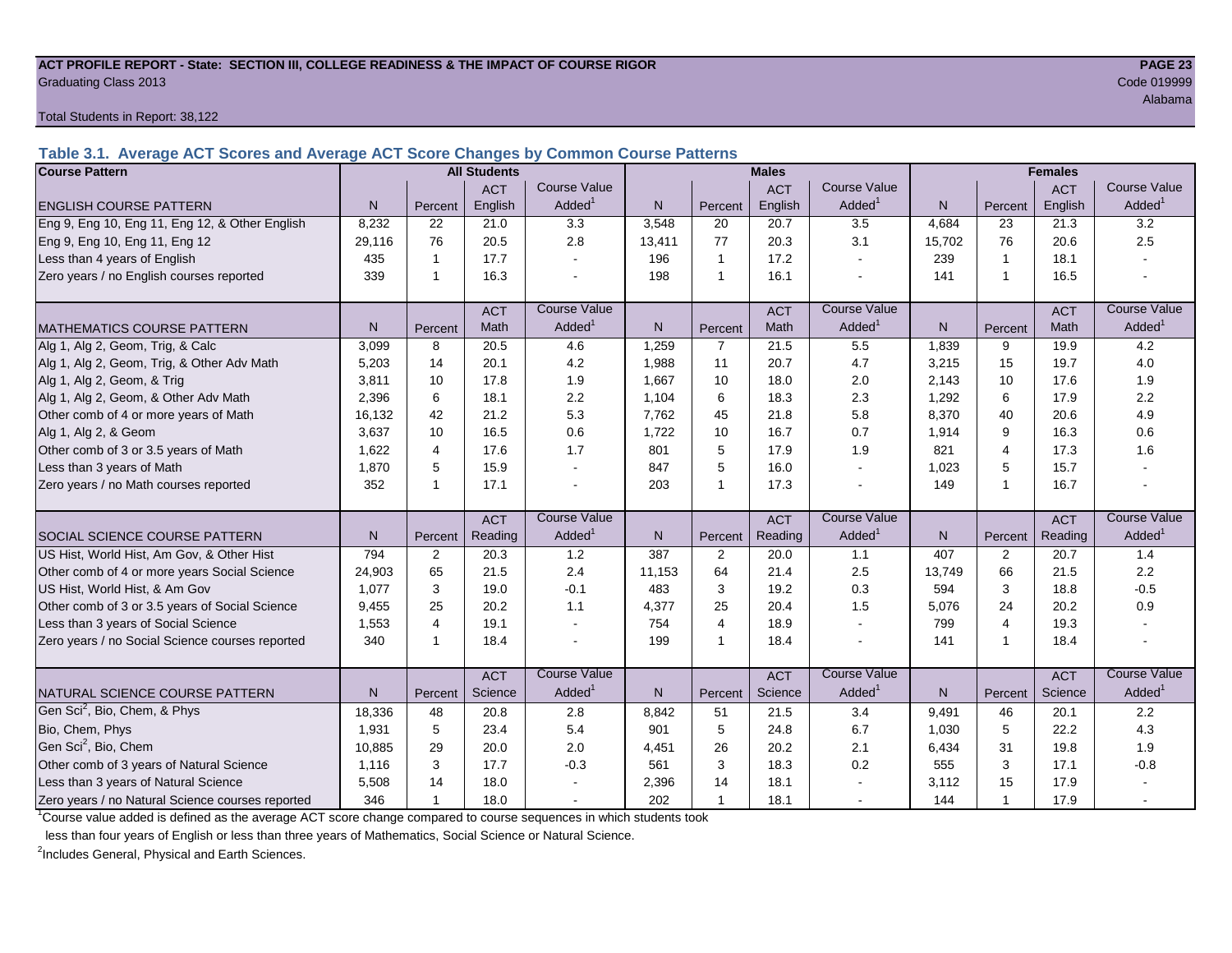#### ACT PROFILE REPORT - State: SECTION III, COLLEGE READINESS & THE IMPACT OF COURSE RIGOR **PAGE 24 Graduating Class 2013** Code 019999

Alabama

Total Students in Report: 38,122

#### **Table 3.2. College Readiness Percents by Common Course Patterns**

| <b>Course Pattern</b>                            |                |                       | <b>State</b> |                  | <b>National</b> |                       |         |                  |  |
|--------------------------------------------------|----------------|-----------------------|--------------|------------------|-----------------|-----------------------|---------|------------------|--|
|                                                  |                | <b>Percent Taking</b> | Avg ACT      | Percent Who Met  |                 | <b>Percent Taking</b> | Avg ACT | Percent Who Met  |  |
| <b>ENGLISH COURSE PATTERN</b>                    | N              | Pattern               | English      | <b>Benchmark</b> | $\mathsf{N}$    | Pattern               | English | <b>Benchmark</b> |  |
| Eng 9, Eng 10, Eng 11, Eng 12, & Other English   | 8,232          | 22                    | 21.0         | 68               | 380,375         | 21                    | 21.6    | 73               |  |
| Eng 9, Eng 10, Eng 11, Eng 12                    | 29,116         | 76                    | 20.5         | 66               | 1,265,911       | 70                    | 20.3    | 65               |  |
| Less than 4 years of English                     | 435            | 1                     | 17.7         | 46               | 84,048          | 5                     | 15.9    | 36               |  |
| Zero years / no English courses reported         | 339            | 1                     | 16.3         | 36               | 68,909          | 4                     | 16.4    | 38               |  |
|                                                  |                |                       |              |                  |                 |                       |         |                  |  |
|                                                  |                | <b>Percent Taking</b> | Avg ACT      | Percent Who Met  |                 | <b>Percent Taking</b> | Avg ACT | Percent Who Met  |  |
| <b>MATHEMATICS COURSE PATTERN</b>                | N <sub>1</sub> | Pattern               | Math         | <b>Benchmark</b> | N               | Pattern               | Math    | <b>Benchmark</b> |  |
| Alg 1, Alg 2, Geom, Trig, & Calc                 | 3,099          | 8                     | 20.5         | 39               | 113,999         | 6                     | 23.8    | 68               |  |
| Alg 1, Alg 2, Geom, Trig, & Other Adv Math       | 5,203          | 14                    | 20.1         | 36               | 155,095         | 9                     | 21.9    | 56               |  |
| Alg 1, Alg 2, Geom, & Trig                       | 3,811          | 10                    | 17.8         | 15               | 119,993         | 7                     | 19.4    | 32               |  |
| Alg 1, Alg 2, Geom, & Other Adv Math             | 2,396          | 6                     | 18.1         | 20               | 336,291         | 19                    | 19.6    | 32               |  |
| Other comb of 4 or more years of Math            | 16,132         | 42                    | 21.2         | 45               | 610,720         | 34                    | 23.6    | 65               |  |
| Alg 1, Alg 2, & Geom                             | 3.637          | 10                    | 16.5         | 6                | 223,733         | 12                    | 17.2    | 11               |  |
| Other comb of 3 or 3.5 years of Math             | 1.622          | $\overline{4}$        | 17.6         | 15               | 88,866          | 5                     | 19.7    | 34               |  |
| Less than 3 years of Math                        | 1.870          | 5                     | 15.9         | 3                | 77,906          | 4                     | 16.3    | $\overline{7}$   |  |
| Zero years / no Math courses reported            | 352            | 1                     | 17.1         | 14               | 72,640          | 4                     | 17.9    | 20               |  |
|                                                  |                |                       |              |                  |                 |                       |         |                  |  |
|                                                  |                | <b>Percent Taking</b> | Avg ACT      | Percent Who Met  |                 | <b>Percent Taking</b> | Avg ACT | Percent Who Met  |  |
| SOCIAL SCIENCE COURSE PATTERN                    | N              | Pattern               | Reading      | <b>Benchmark</b> | N               | Pattern               | Reading | <b>Benchmark</b> |  |
| US Hist, World Hist, Am Gov, & Other Hist        | 794            | 2                     | 20.3         | 36               | 50,989          | 3                     | 22.2    | 51               |  |
| Other comb of 4 or more years Social Science     | 24,903         | 65                    | 21.5         | 45               | 908,394         | 50                    | 22.0    | 50               |  |
| US Hist, World Hist, & Am Gov                    | 1,077          | 3                     | 19.0         | 29               | 106,021         | 6                     | 19.5    | 34               |  |
| Other comb of 3 or 3.5 years of Social Science   | 9,455          | 25                    | 20.2         | 36               | 489,586         | 27                    | 21.0    | 43               |  |
| Less than 3 years of Social Science              | 1,553          | $\overline{4}$        | 19.1         | 30               | 171,617         | 10                    | 19.1    | 32               |  |
| Zero years / no Social Science courses reported  | 340            | 1                     | 18.4         | 29               | 72,636          | 4                     | 17.7    | 25               |  |
|                                                  |                |                       |              |                  |                 |                       |         |                  |  |
|                                                  |                | <b>Percent Taking</b> | Avg ACT      | Percent Who Met  |                 | <b>Percent Taking</b> | Avg ACT | Percent Who Met  |  |
| NATURAL SCIENCE COURSE PATTERN                   | N.             | Pattern               | Science      | <b>Benchmark</b> | N               | Pattern               | Science | <b>Benchmark</b> |  |
| Gen Sci <sup>1</sup> , Bio, Chem, & Phys         | 18,336         | 48                    | 20.8         | 35               | 767,293         | 43                    | 21.9    | 46               |  |
| Bio, Chem, Phys                                  | 1,931          | 5                     | 23.4         | 55               | 183,685         | 10                    | 23.0    | 54               |  |
| Gen Sci <sup>1</sup> , Bio, Chem                 | 10,885         | 29                    | 20.0         | 27               | 504,165         | 28                    | 19.9    | 28               |  |
| Other comb of 3 years of Natural Science         | 1,116          | 3                     | 17.7         | 12               | 51,822          | 3                     | 19.1    | 25               |  |
| Less than 3 years of Natural Science             | 5,508          | 14                    | 18.0         | 13               | 218,267         | 12                    | 18.0    | 17               |  |
| Zero years / no Natural Science courses reported | 346            | $\mathbf{1}$          | 18.0         | 18               | 74,011          | $\overline{4}$        | 17.8    | 18               |  |

<sup>1</sup>Includes General, Physical and Earth Sciences.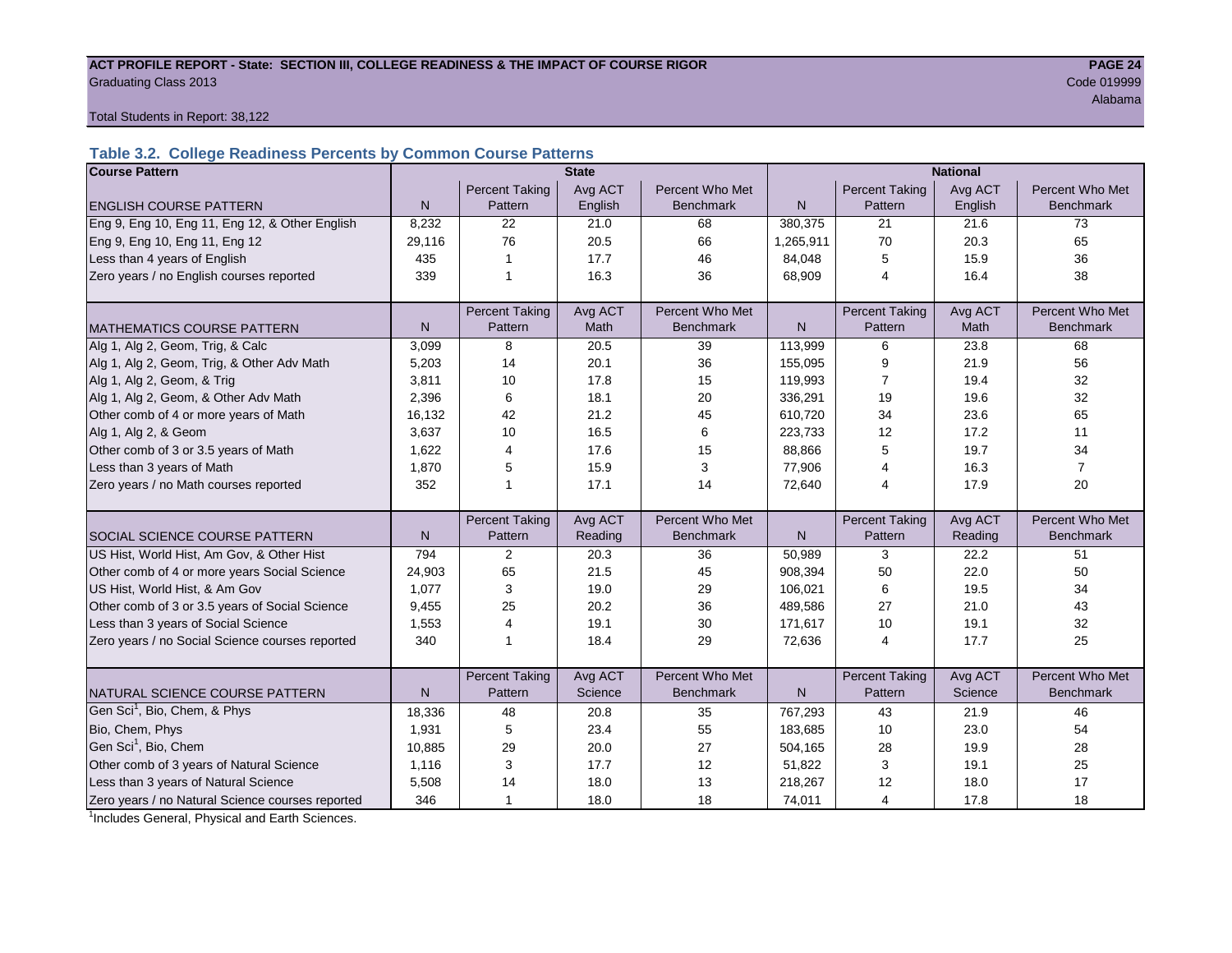Total Students in Report: 38,122

## Section IV Career and Educational Aspirations

Beginning with the Graduating Class of 2013, all students whose scores are college reportable, both standard and extended time tests, are now included. Also beginning with the 2013 Graduating Class data, College Readiness Benchmarks for Reading and Science were updated to reflect the most recent college coursework research.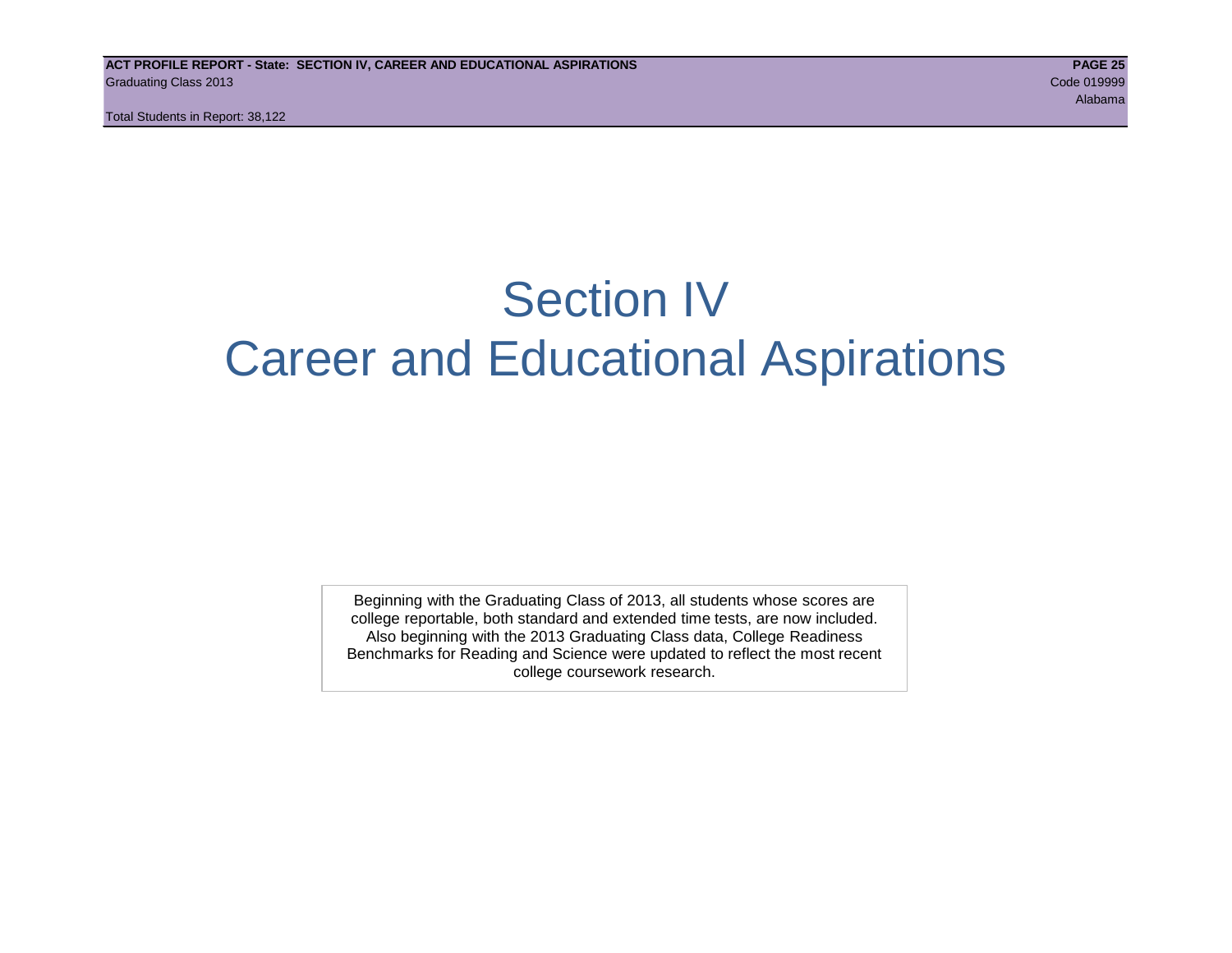#### **ACT PROFILE REPORT - State: SECTION IV, CAREER AND EDUCATIONAL ASPIRATIONS PAGE 26** Graduating Class 2013 Code 019999

Alabama

#### Total Students in Report: 38,122

**Table 4.1. Distribution of Planned Educational Majors for All Students by College Plans**

|                                              | <b>All Students</b><br>Plan on 2 Years or Less of College |                      |         |                |                      |         | Plan on 4 Years or More of College |                      |         |  |
|----------------------------------------------|-----------------------------------------------------------|----------------------|---------|----------------|----------------------|---------|------------------------------------|----------------------|---------|--|
|                                              |                                                           |                      | Avg ACT |                |                      | Avg ACT |                                    |                      | Avg ACT |  |
| <b>Planned Educational Major</b>             | N <sup>1</sup>                                            | Percent <sup>2</sup> | Comp    | N <sub>1</sub> | Percent <sup>2</sup> | Comp    | N                                  | Percent <sup>2</sup> | Comp    |  |
| Agriculture & Natural Resources Conservation | 618                                                       | $\overline{2}$       | 19.2    | 56             | 3                    | 16.3    | 528                                | $\overline{2}$       | 19.6    |  |
| Architecture                                 | 424                                                       |                      | 20.7    | 7              | $\Omega$             | 17.3    | 396                                |                      | 20.8    |  |
| Area, Ethnic, & Multidisciplinary Studies    | 30                                                        | 0                    | 20.3    | $\overline{2}$ | $\Omega$             | 15.5    | 25                                 | 0                    | 21.0    |  |
| Arts: Visual & Performing                    | 2,095                                                     | 5                    | 20.2    | 116            | 5                    | 16.7    | 1,868                              | 6                    | 20.5    |  |
| <b>Business</b>                              | 2,927                                                     | 8                    | 19.6    | 245            | 11                   | 16.1    | 2,544                              | 8                    | 20.0    |  |
| Communications                               | 670                                                       | $\overline{2}$       | 20.8    | 14             |                      | 16.0    | 625                                | $\overline{2}$       | 20.9    |  |
| Community, Family, & Personal Services       | 806                                                       | 2                    | 18.1    | 89             |                      | 16.3    | 670                                | 2                    | 18.4    |  |
| <b>Computer Science &amp; Mathematics</b>    | 902                                                       | $\overline{2}$       | 21.0    | 57             | 3                    | 16.0    | 800                                |                      | 21.5    |  |
| Education                                    | 2,281                                                     | 6                    | 20.0    | 71             | 3                    | 16.7    | 2,136                              | 6                    | 20.2    |  |
| Engineering                                  | 3,101                                                     | 8                    | 22.1    | 109            | 5                    | 16.9    | 2,861                              | 8                    | 22.4    |  |
| Engineering Technology & Drafting            | 620                                                       | $\overline{2}$       | 19.0    | 77             | 3                    | 16.2    | 527                                | $\overline{2}$       | 19.4    |  |
| English & Foreign Languages                  | 329                                                       |                      | 24.2    | 7              | $\Omega$             | 18.1    | 310                                |                      | 24.4    |  |
| Health Administration & Assisting            | 2,364                                                     | 6                    | 17.7    | 255            | 11                   | 16.1    | 1,995                              | 6                    | 17.9    |  |
| Health Sciences & Technologies               | 8,527                                                     | 22                   | 20.5    | 398            | 18                   | 17.1    | 7,883                              | 23                   | 20.7    |  |
| Philosophy, Religion, & Theology             | 205                                                       |                      | 21.3    | 8              | 0                    | 17.9    | 187                                |                      | 21.5    |  |
| Repair, Production, & Construction           | 411                                                       |                      | 16.9    | 209            | 9                    | 16.3    | 169                                |                      | 17.5    |  |
| Sciences: Biological & Physical              | 1,970                                                     | 5                    | 22.3    | 30             |                      | 16.9    | 1,881                              | 6                    | 22.4    |  |
| Social Sciences & Law                        | 2,640                                                     |                      | 20.5    | 70             | 3                    | 16.6    | 2,465                              | 7                    | 20.7    |  |
| Undecided                                    | 6,912                                                     | 18                   | 21.0    | 407            | 18                   | 16.5    | 5,839                              | 17                   | 21.4    |  |
| No Response                                  | 286                                                       |                      | 17.6    | 10             | 0                    | 15.8    | 71                                 | 0                    | 18.5    |  |

1 2-Year and 4-Year "N" counts do not reflect "Missing" and "Other" college plans, therefore they may not add up to the N count for All Students.

<sup>2</sup> Percent of students tested within College Plan groups (All Students, 2-Year, 4-Year).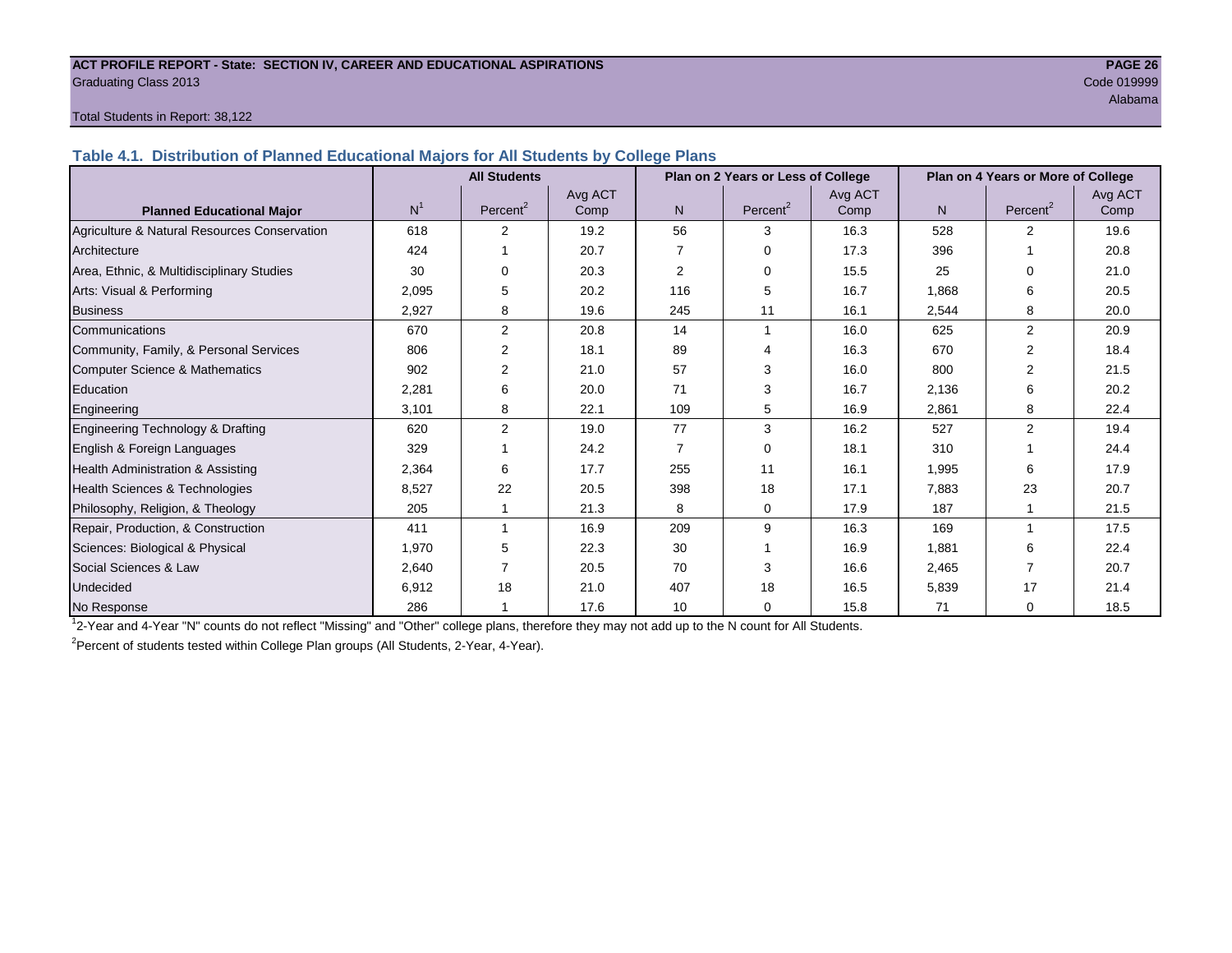#### **ACT PROFILE REPORT - State: SECTION IV, CAREER AND EDUCATIONAL ASPIRATIONS PAGE 27** Graduating Class 2013 Code 019999

#### Total Students in Report: 38,122

#### **Table 4.2. Average ACT Composite Scores for Racial/Ethnic Groups by Post-Secondary Educational Aspirations**

| <b>Educational Degree</b> | <b>All Racial/Ethnic Groups</b><br><b>Combined</b> |         | <b>Black/African American</b> |         |     | American Indian/ Alaska Native |        | White   | Hispanic/Latino |         |  |
|---------------------------|----------------------------------------------------|---------|-------------------------------|---------|-----|--------------------------------|--------|---------|-----------------|---------|--|
| <b>Aspirations</b>        | N.                                                 | Average | N.                            | Average | N.  | Average                        | N      | Average | N               | Average |  |
| Voc-Tech                  | 563                                                | 16.3    | 207                           | 14.6    |     | 17.7                           | 283    | 17.4    | 28              | 16.3    |  |
| 2-yr College Degree       | 1.674                                              | 16.6    | 462                           | 14.8    | 20  | 16.9                           | 1.041  | 17.3    | 76              | 16.4    |  |
| <b>Bachelors Degree</b>   | 20.315                                             | 19.4    | 5.892                         | 16.6    | 126 | 18.7                           | 12.575 | 20.7    | 637             | 18.9    |  |
| <b>Graduate Study</b>     | 4,949                                              | 23.1    | 895                           | 18.8    | 32  | 23.1                           | 3,575  | 24.2    | 111             | 22.4    |  |
| Prof. Level Degree        | 8.520                                              | 22.6    | 2.531                         | 18.9    | 61  | 22.3                           | 4,836  | 24.3    | 310             | 22.0    |  |
| Other                     | 628                                                | 17.3    | 240                           | 15.0    |     | 20.0                           | 300    | 18.9    | 28              | 16.4    |  |
| No Response               | 1,473                                              | 20.1    | 285                           | 16.2    |     | 18.0                           | 864    | 21.5    | 54              | 18.6    |  |

| <b>Educational Degree</b> | <b>All Racial/Ethnic Groups</b><br><b>Combined</b> |         | Asian |         | Native Hawaiian/<br><b>Other Pacific Islander</b> |         | Two or more races |         | Prefer not to respond/<br><b>No Response</b> |         |  |
|---------------------------|----------------------------------------------------|---------|-------|---------|---------------------------------------------------|---------|-------------------|---------|----------------------------------------------|---------|--|
| <b>Aspirations</b>        | N <sub>1</sub>                                     | Average | N.    | Average | N.                                                | Average | N.                | Average | N                                            | Average |  |
| Voc-Tech                  | 563                                                | 16.3    | 11    | 19.2    |                                                   |         | 17                | 16.0    |                                              | 17.9    |  |
| 2-yr College Degree       | 1,674                                              | 16.6    | 10    | 18.4    |                                                   |         | 44                | 17.6    | 21                                           | 15.6    |  |
| <b>Bachelors Degree</b>   | 20,315                                             | 19.4    | 163   | 20.4    | 17                                                | 19.5    | 507               | 19.4    | 398                                          | 20.4    |  |
| <b>Graduate Study</b>     | 4,949                                              | 23.1    | 60    | 25.4    |                                                   | 21.3    | 139               | 22.8    | 133                                          | 22.7    |  |
| Prof. Level Degree        | 8,520                                              | 22.6    | 251   | 26.5    |                                                   | 27.3    | 305               | 22.6    | 218                                          | 24.3    |  |
| Other                     | 628                                                | 17.3    |       | 19.9    |                                                   | 19.0    | 26                | 17.3    | 23                                           | 19.0    |  |
| No Response               | .473                                               | 20.1    | 32    | 26.4    |                                                   | 13.0    | 32                | 19.6    | 196                                          | 19.2    |  |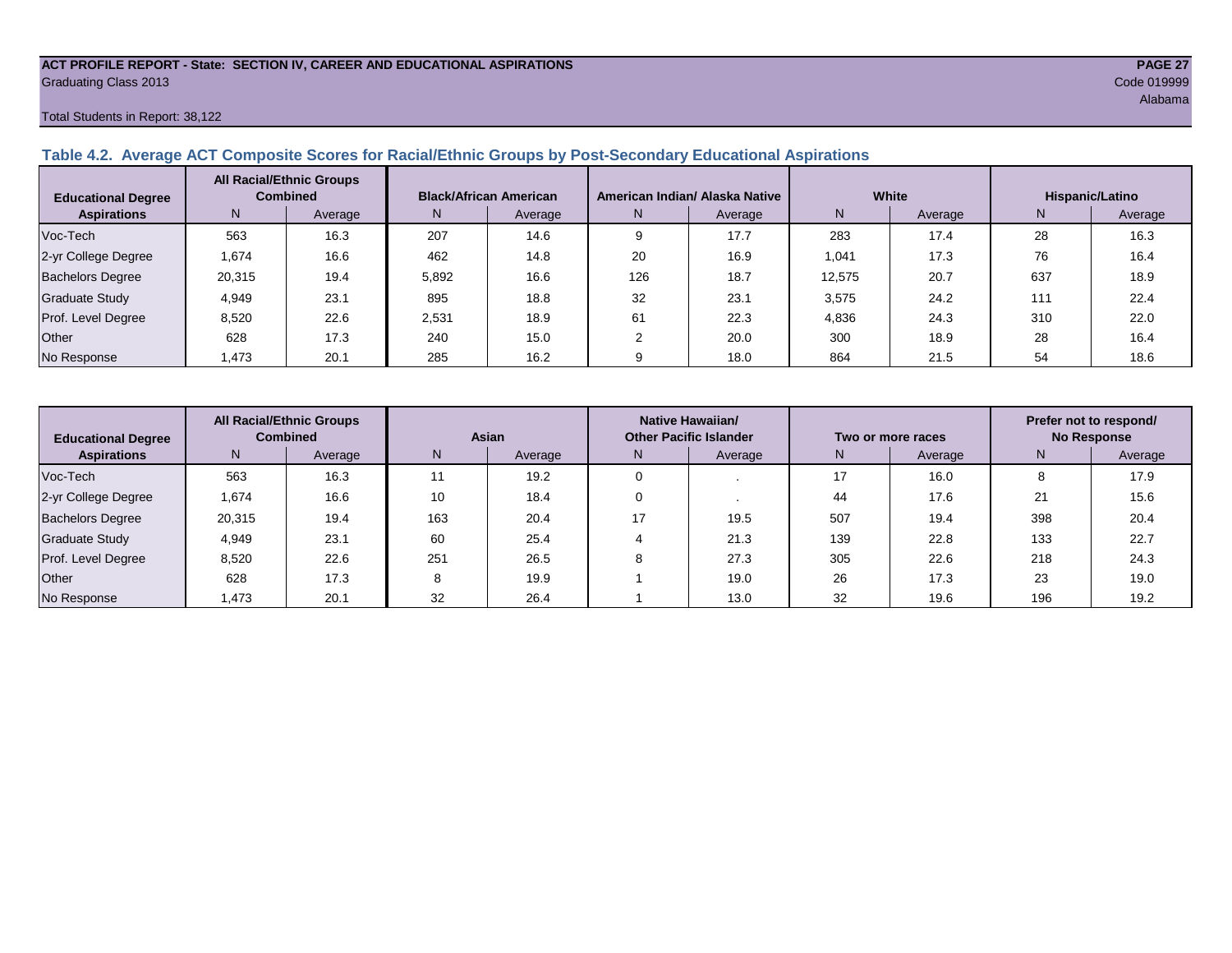#### **ACT PROFILE REPORT - State: SECTION IV, CAREER AND EDUCATIONAL ASPIRATIONS PAGE 28 Graduating Class 2013** Code 019999

#### Total Students in Report: 38,122

### **Table 4.3. Students' Score Report Preferences at Time of Testing**

|                                        |              |                           |            |                                           | <b>Percent of Students in</b> |                 |                 |                 |                 |                |                |
|----------------------------------------|--------------|---------------------------|------------|-------------------------------------------|-------------------------------|-----------------|-----------------|-----------------|-----------------|----------------|----------------|
|                                        |              | <b>Number of Students</b> |            | <b>College Readiness Standards Ranges</b> |                               |                 |                 |                 |                 |                |                |
|                                        |              |                           |            | 2nd-6th                                   |                               |                 |                 |                 |                 |                |                |
| Name                                   | <b>State</b> | Total                     | 1st Choice | Choice                                    | $01 - 12$                     |                 | $13 - 15$ 16-19 | $20 - 23$       | 24-27           | $28-32$        | 33-36          |
| UNIVERSITY OF ALABAMA                  | Alabama      | 9,913                     | 3,914      | 5,999                                     | $\mathbf{1}$                  | $\overline{7}$  | 24              | 31              | 22              | 14             | 1              |
| <b>AUBURN UNIVERSITY</b>               | Alabama      | 8,242                     | 3,546      | 4,696                                     | 1                             | 5               | 19              | 29              | 26              | 18             | $\overline{2}$ |
| UNIVERSITY OF ALABAMA IN BIRMINGHAM    | Alabama      | 6,514                     | 1,857      | 4,657                                     | 1                             | 8               | 27              | 32              | 20              | 11             | 1              |
| UNIVERSITY OF SOUTH ALABAMA            | Alabama      | 5,075                     | 1,607      | 3,468                                     | 1                             | 10              | 30              | 33              | 19              | $\overline{7}$ | 0              |
| <b>TROY UNIVERSITY-TROY</b>            | Alabama      | 5,034                     | 1,350      | 3,684                                     | $\mathbf{1}$                  | 12              | 33              | 31              | 17              | 6              | 0              |
| JACKSONVILLE STATE UNIVERSITY          | Alabama      | 3,266                     | 1,083      | 2,183                                     | $\overline{2}$                | 14              | 33              | 30              | 16              | 5              | $\Omega$       |
| UNIVERSITY OF NORTH ALABAMA            | Alabama      | 2,935                     | 835        | 2,100                                     | $\mathbf{1}$                  | 9               | 30              | 32              | 20              | 8              | $\Omega$       |
| UNIVERSITY OF ALABAMA IN HUNTSVILLE    | Alabama      | 2,218                     | 505        | 1,713                                     | $\mathbf{1}$                  | 8               | 23              | 28              | 25              | 14             | $\overline{2}$ |
| ALABAMA STATE UNIVERSITY               | Alabama      | 2,130                     | 723        | 1,407                                     | 6                             | 31              | 43              | 15              | $\overline{4}$  |                | $\Omega$       |
| AUBURN UNIVERSITY MONTGOMERY           | Alabama      | 1,775                     | 473        | 1,302                                     | $\overline{2}$                | 15              | 36              | 30              | 14              | 3              | 0              |
| <b>SAMFORD UNIVERSITY</b>              | Alabama      | 1,638                     | 311        | 1,327                                     | $\mathbf{1}$                  | 5               | 16              | 28              | 29              | 20             | $\overline{2}$ |
| UNIVERSITY OF MONTEVALLO               | Alabama      | 1,400                     | 380        | 1,020                                     | 1                             | 6               | 26              | 33              | 23              | 10             | $\mathbf 1$    |
| MISSISSIPPI STATE UNIVERSITY           | Mississippi  | 1,366                     | 236        | 1,130                                     | $\mathbf{1}$                  | 6               | 18              | 26              | 28              | 19             | $\overline{2}$ |
| ALABAMA A & M UNIVERSITY               | Alabama      | 1,361                     | 433        | 928                                       | 6                             | 33              | 43              | 16              | 3               | $\Omega$       | $\Omega$       |
| SHELTON STATE COMMUNITY COLLEGE        | Alabama      | 1,152                     | 356        | 796                                       | 4                             | 19              | 39              | 28              | 8               | $\overline{2}$ | $\Omega$       |
| UNIVERSITY OF WEST ALABAMA             | Alabama      | 1,084                     | 271        | 813                                       | 3                             | 20              | 41              | 27              | 9               |                | $\overline{0}$ |
| <b>WALLACE STATE COMMUNITY COLLEGE</b> | Alabama      | 1,075                     | 381        | 694                                       | $\overline{2}$                | 15              | 39              | 31              | 10              | $\overline{2}$ | $\Omega$       |
| CALHOUN COMMUNITY COLLEGE              | Alabama      | 988                       | 437        | 551                                       | $\mathbf{1}$                  | 14              | 34              | 30              | 16              | $\overline{4}$ | 0              |
| JEFFERSON STATE COMMUNITY COLLEGE      | Alabama      | 940                       | 257        | 683                                       | 3                             | 18              | 40              | 29              | 8               |                | $\Omega$       |
| <b>NCAA ELIGIBILITY CENTER</b>         | Indiana      | 869                       | 422        | 447                                       | $\overline{2}$                | 15              | 34              | 29              | 14              | 6              | $\Omega$       |
| <b>TUSKEGEE UNIVERSITY</b>             | Alabama      | 858                       | 221        | 637                                       | 3                             | 22              | 43              | 25              | $\overline{7}$  | 1              | 0              |
| BIRMINGHAM-SOUTHERN COLLEGE            | Alabama      | 802                       | 153        | 649                                       | $\overline{2}$                | $\overline{7}$  | 23              | 27              | 24              | 15             | $\overline{2}$ |
| UNIVERSITY OF MISSISSIPPI              | Mississippi  | 741                       | 104        | 637                                       | $\Omega$                      | $\overline{2}$  | 12              | 31              | 31              | 22             | $\overline{2}$ |
| FAULKNER STATE COMMUNITY COLLEGE       | Alabama      | 724                       | 238        | 486                                       | 3                             | 19              | 40              | 27              | 10              |                | 0              |
| <b>VANDERBILT UNIVERSITY</b>           | Tennessee    | 691                       | 122        | 569                                       | 0                             | $\overline{2}$  | 5               | 15              | 20              | 46             | 12             |
| UNIVERSITY OF MOBILE                   | Alabama      | 689                       | 157        | 532                                       | $\mathbf{1}$                  | 8               | 31              | 35              | 19              | 6              | $\Omega$       |
| <b>GADSDEN STATE COMMUNITY COLLEGE</b> | Alabama      | 657                       | 199        | 458                                       | $\overline{2}$                | 19              | 39              | 28              | 11              | $\overline{2}$ | $\Omega$       |
| SOUTHERN UNION STATE COMMUNITY COLLEGE | Alabama      | 619                       | 176        | 443                                       | 3                             | 16              | 40              | 30              | 10              | $\overline{2}$ | $\Omega$       |
| <b>HUNTINGDON COLLEGE</b><br>Alabama   |              | 608                       | 132        | 476                                       | $\Omega$                      | 12              | 35              | 31              | 16              | 5              | $\Omega$       |
| UNIVERSITY SOUTHERN MISSISSIPPI        | Mississippi  | 596                       | 126        | 470                                       | $\mathbf{1}$                  | $\overline{7}$  | 27              | 31              | 26              | 8              | $\mathbf{1}$   |
| All Other Institutions                 |              | 21,834                    | 5,321      | 16,513                                    | $\overline{2}$                | 13              | 28              | 25              | 17              | 13             | 3              |
| Total                                  |              | 87,794                    | 26,326     | 61,468                                    | $\overline{2}$                | $\overline{11}$ | $\overline{28}$ | $\overline{28}$ | $\overline{18}$ | 11             | $\mathbf{1}$   |

Alabama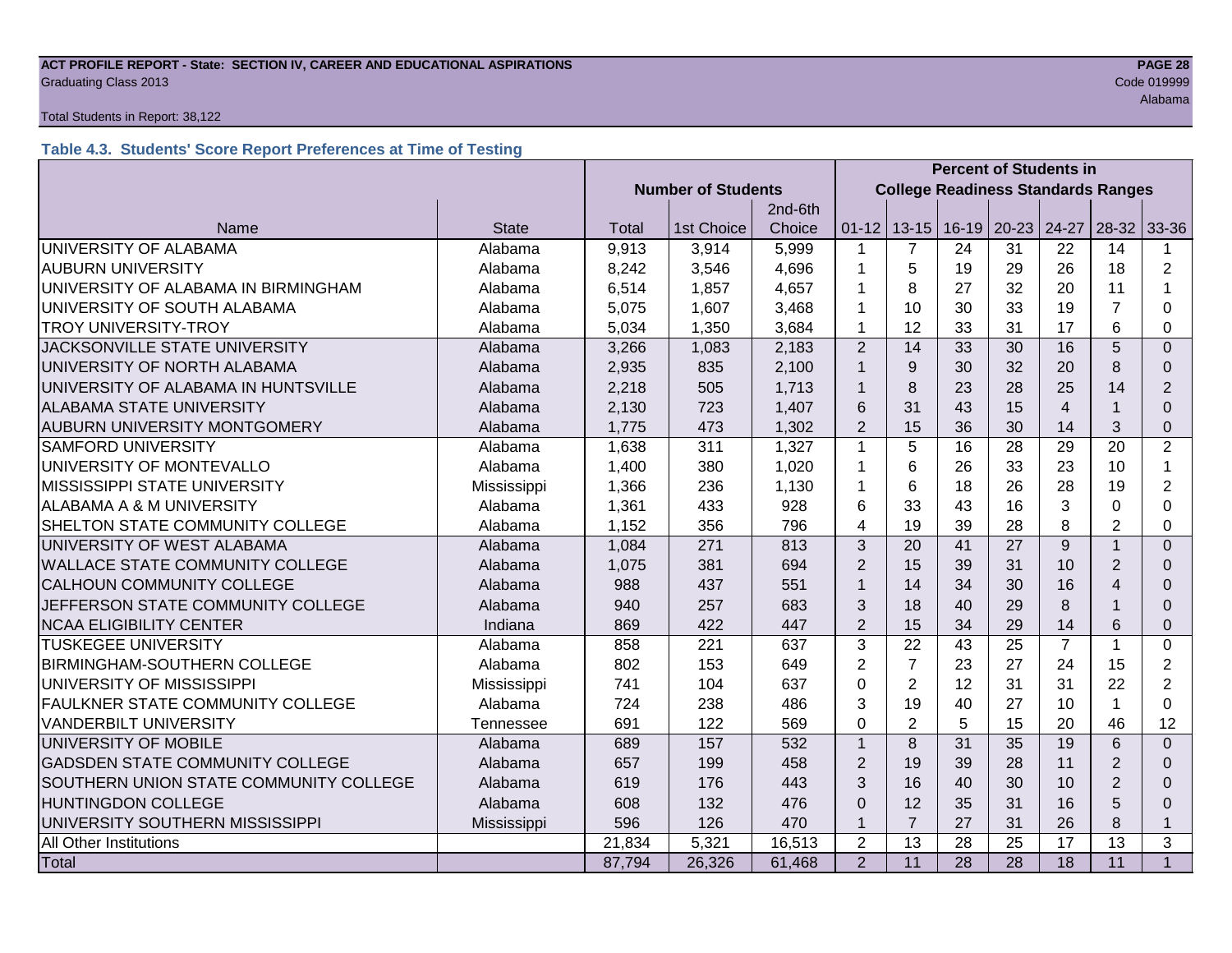Total Students in Report: 38,122

## Section V Optional Writing Test Results

Beginning with the Graduating Class of 2013, all students whose scores are college reportable, both standard and extended time tests, are now included. Also beginning with the 2013 Graduating Class data, College Readiness Benchmarks for Reading and Science were updated to reflect the most recent college coursework research.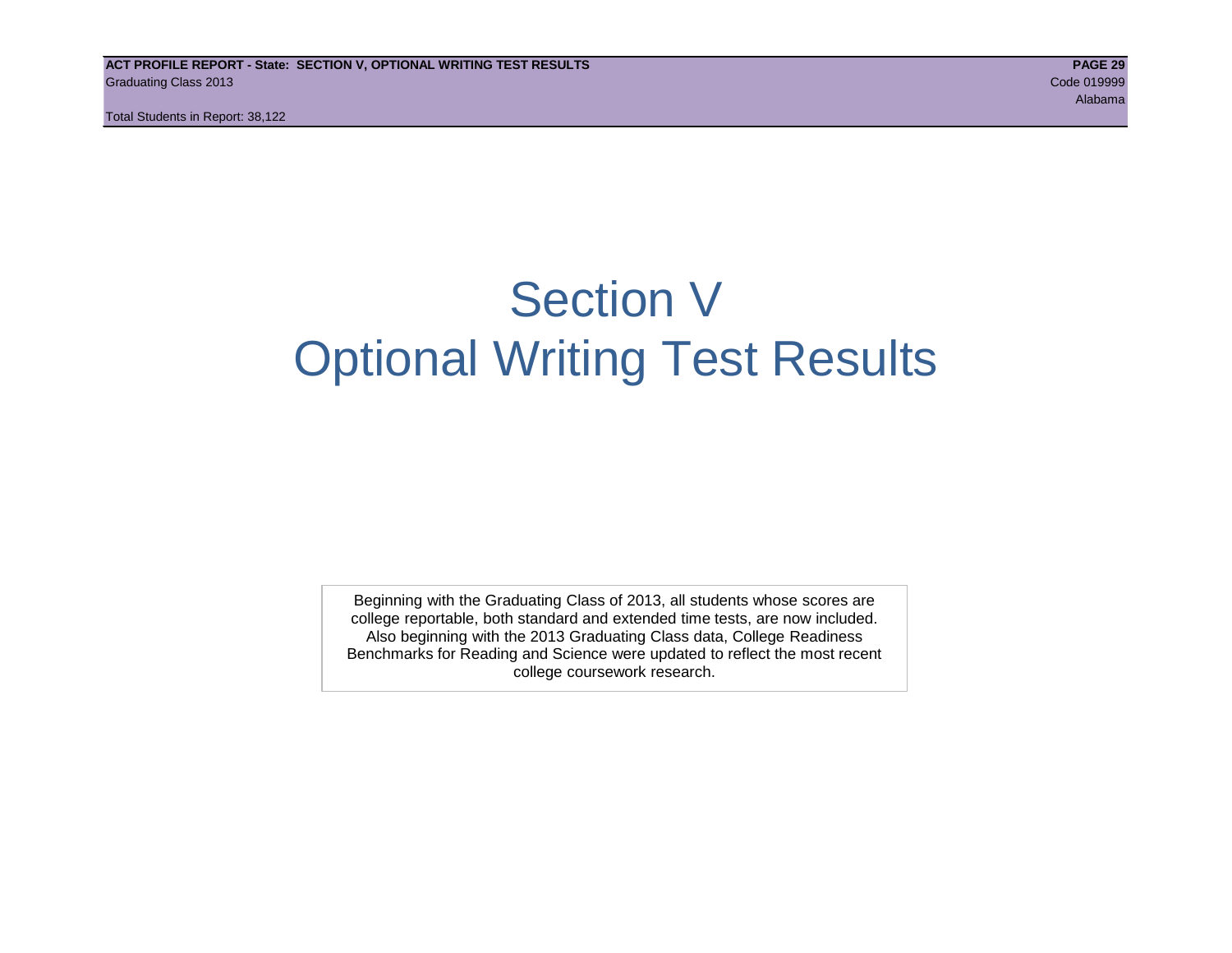## **ACT PROFILE REPORT - State: SECTION V, OPTIONAL WRITING TEST RESULTS PAGE 30** Graduating Class 2013 Code 019999

#### Total Students in Report: 38,122

|                                                                                                                  | Alabama                   |  |  |  |  |  |  |  |  |
|------------------------------------------------------------------------------------------------------------------|---------------------------|--|--|--|--|--|--|--|--|
| Total Students in Report: 38,122                                                                                 |                           |  |  |  |  |  |  |  |  |
|                                                                                                                  |                           |  |  |  |  |  |  |  |  |
| Table 5.1. Average ACT English and Writing Scores by Race/Ethnicity and Gender for students who took ACT Writing |                           |  |  |  |  |  |  |  |  |
|                                                                                                                  | <b>Average ACT Scores</b> |  |  |  |  |  |  |  |  |

| Table 5.1. Average ACT English and Writing Scores by Race/Ethnicity and Gender for students who took ACT Writing |              |                 |                           |                |              |                 |                                 |          |  |  |
|------------------------------------------------------------------------------------------------------------------|--------------|-----------------|---------------------------|----------------|--------------|-----------------|---------------------------------|----------|--|--|
|                                                                                                                  |              |                 | <b>Average ACT Scores</b> |                |              |                 |                                 |          |  |  |
|                                                                                                                  | N            |                 |                           | <b>English</b> |              | <b>Essay</b>    | <b>English/Writing Combined</b> |          |  |  |
|                                                                                                                  | <b>State</b> | <b>National</b> | <b>State</b>              | National       | <b>State</b> | <b>National</b> | <b>State</b>                    | National |  |  |
| <b>All Students</b>                                                                                              | 12,421       | 942,769         | 21.4                      | 21.3           | 6.3          | 7.0             | <b>20.0</b>                     | 20.5     |  |  |
| Black/African American                                                                                           | 3,530        | 114.751         | 17.5                      | 16.3           | 5.8          | 6.1             | 16.6                            | 16.0     |  |  |
| IAmerican Indian/Alaska Native                                                                                   | 78           | 6,031           | 21.0                      | 16.8           | 6.7          | 6.1             | 20.1                            | 16.4     |  |  |
| White                                                                                                            | 7,323        | 518,407         | 23.2                      | 22.9           | 6.5          | 7.2             | 21.4                            | 21.9     |  |  |
| Hispanic/Latino                                                                                                  | 461          | 151,504         | 20.0                      | 18.6           | 6.6          | 6.8             | 19.2                            | 18.3     |  |  |
| Asian                                                                                                            | 270          | 54,580          | 26.3                      | 23.5           | 7.4          | 7.6             | 24.6                            | 22.7     |  |  |
| Native Hawaiian/Other Pac. Isl.                                                                                  | 13           | 2,812           | 20.8                      | 19.5           | 5.9          | 6.9             | 19.2                            | 19.2     |  |  |
| Two or more races                                                                                                | 373          | 35,355          | 21.3                      | 21.5           | 6.3          | 7.0             | 19.8                            | 20.6     |  |  |
| Prefer not/No Response                                                                                           | 373          | 59,329          | 23.0                      | 21.8           | 6.6          | 7.1             | 21.5                            | 20.9     |  |  |
| <b>Males</b>                                                                                                     | 5,599        | 423,104         | 21.6                      | 21.0           | 6.0          | 6.7             | 19.9                            | 20.1     |  |  |
| Females                                                                                                          | 6,822        | 513,945         | 21.2                      | 21.6           | 6.5          | 7.2             | 20.1                            | 20.9     |  |  |
| <b>Missing</b>                                                                                                   | 0            | 5,720           |                           | 16.6           |              | 6.3             |                                 | 16.5     |  |  |